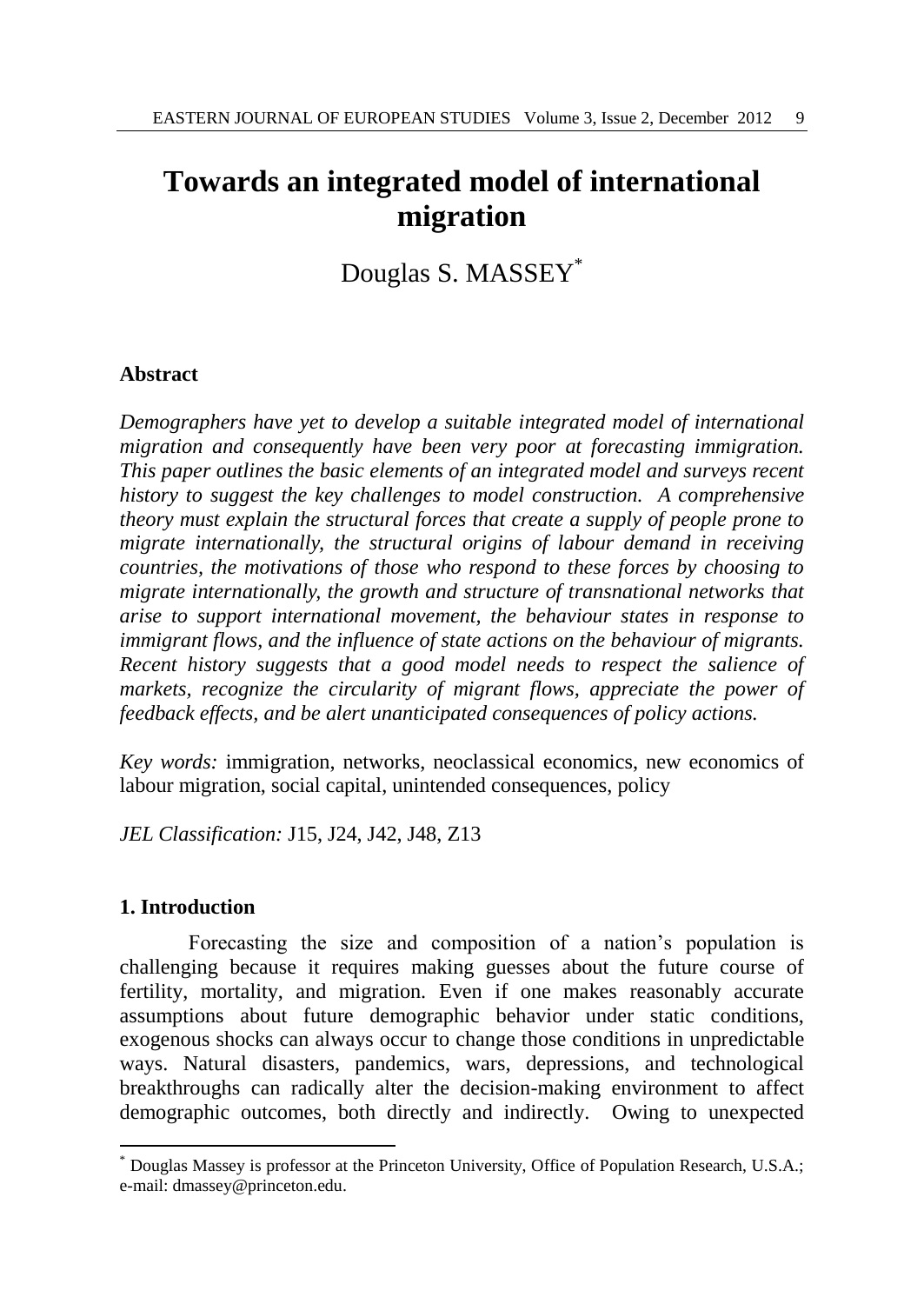exogenous changes in the past, demographers largely failed to anticipate two of the most important population trends of the post-war period: the baby boom of the 1950s and 1960 and the abrupt increase in life expectancy of the 1970s and 1980s.

Despite past failures, fertility and mortality in developed countries now stand at very low levels and can reasonably be expected to change relatively little in the normal course of events, with mortality drifting slowly downward and fertility fluctuating within narrow limits in response to short term perturbations. Barring some massive catastrophe, future changes in mortality should not be abrupt; and although fertility has more potential for shifts over time, a return to the swelling birth cohorts of the baby boom is unlikely. The potential for natural increase in developed populations is thus quite small and some countries have already begun a process of natural decline.

As fertility and mortality have fallen and their temporal fluctuations have diminished, international migration has emerged as the most dynamic source of population change. During the 1990s immigration accounted for a third of U.S. population growth and by the end of the decade the share had reached 40%. Unfortunately for population forecasters, migration is also the hardest demographic factor to predict. Whereas people are born and die once and only once, they may move repeatedly or not at all during the time they spend inbetween these two vital events. Moreover, whereas birth and death rates follow a characteristic age pattern whose contours shift in predictable ways as levels change, the age schedule of migration is malleable and not tied so closely to the overall level of population mobility.

Owing to their common grounding in human biology, mortality and fertility patterns are well represented by model schedules. Simply by picking a life expectancy and a total fertility rate, one can apply model fertility and mortality schedules to project the population forward with considerable accuracy. As long as guesses about trends in overall birth and death rates are reasonably accurate, the forecasts will be quite good. Projecting migration is trickier, however, as both the level and age pattern of mobility are sensitive to short-term fluctuations in social, economic, and policy variables. Moreover, the effect of migration occurs through the interplay of two very different kinds of behavior - entering and exiting - which may be influenced by entirely different factors in entirely different places.

As a result of these empirical peculiarities, not only did demographers fail to anticipate the upsurge in immigration to the United States after 1965, unlike the case with fertility and mortality projections, demographers did not get much better in forecasting international migration in the ensuing 40 years (Massey and Zenteno, 1999). In 1964, for example, the Census Bureau projected the U.S. population forward assuming a net annual immigration of 300,000 persons distributed according to a fixed age and sex structure. This assumption predicted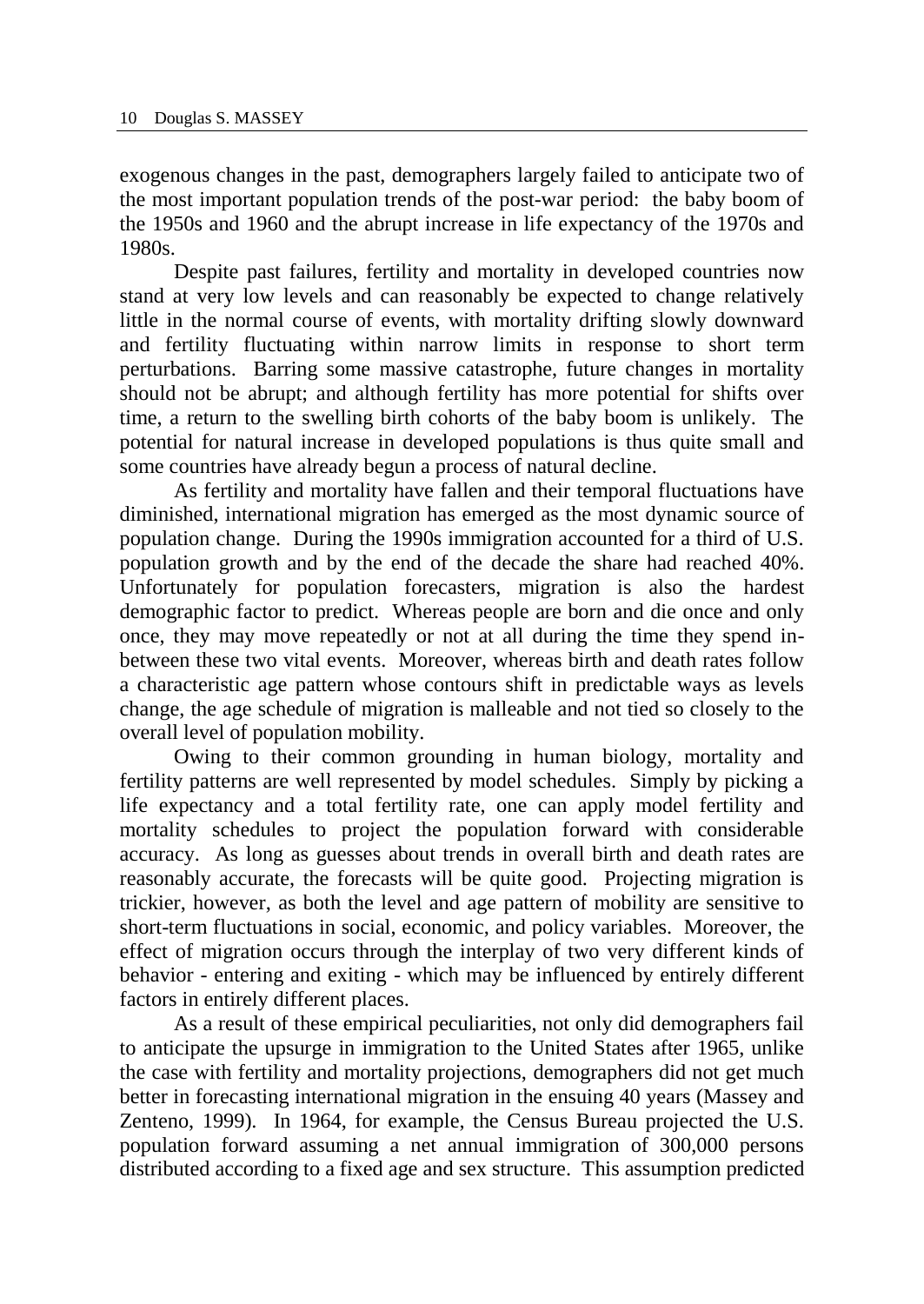that a total of 9.3 million immigrants would arrive by 1995; but gross legal immigration over the period turned out to be 19.2 million, nearly 50% higher. Although this figure does not take into account emigration, which averaged about a third of the inflow, even discounting by 33% yields a value of 12.9 million, which is roughly 40% higher than originally projected. Moreover, official statistics only capture the legal portion of the inflow. If we very conservatively assume that net undocumented migration ran at 100,000 persons per year, then total net immigration through 1995 rises back up to 15.9 million, a 65% understatement compared with the Census Bureau's projections.

Although demographers did not realize it at the time, the assumption of 300,000 annual immigrants was already out of date when the Census Bureau established it in 1964. To be sure, the figure seemed reasonable at the time, given the history of immigration to the United States that had prevailed up to that point. Legal immigration had only exceeded 300,000 thrice over the past several decades (in 1956, 1957, and 1963), so the assumption of a net increment of 300,000 migrants seemed safe, even conservative. Unfortunately, after 1965 gross annual immigration never again fell below 325,000 and by 1967 was running at 362,000 per year. After 1965 undocumented migration also accelerated.

Government demographers eventually realized that the assumed level of net immigration was too small, so in 1967 they increased it to 400,000 per year. Within ten years, however, legal immigration had surpassed even this figure, never to return again. Despite this fact, the Census Bureau clung to an assumption of 400,000 net immigrants well into the 1980s, by which time legal immigration alone was running at around 600,000 per year. In 1984 demographers raised the assumed level to 450,000 and by 1989 to 500,000. Unfortunately, by 1989 gross legal immigration was running in excess of one million per year and net undocumented migration was estimated at around 200,000 per year.

By the early 1990s, Census Bureau demographers finally came around and raised the assumption to 880,000 net immigrants. Yet even this figure was unrealistically low: during the 1990s legal immigrants arrived at an average rate of one million per year, with another 300,000 coming in through undocumented channels. Since 2000 legal immigration has dipped to a gross average of around 950,000 per year (U.S. Department of Homeland Security, 2004) while net undocumented migration has surged to over 600,000 per year (Passel, 2005). The best estimate currently is that total net immigration to the United States easily exceeds 1.3 million persons per year.

Clearly, constantly raising the assumed level of immigration to reflect past trends has failed as a projection strategy. During a period of rapidly rising immigration, demographers have been playing a losing game of catch-up, yielding a series of adjustments that have been too little, too late. Under these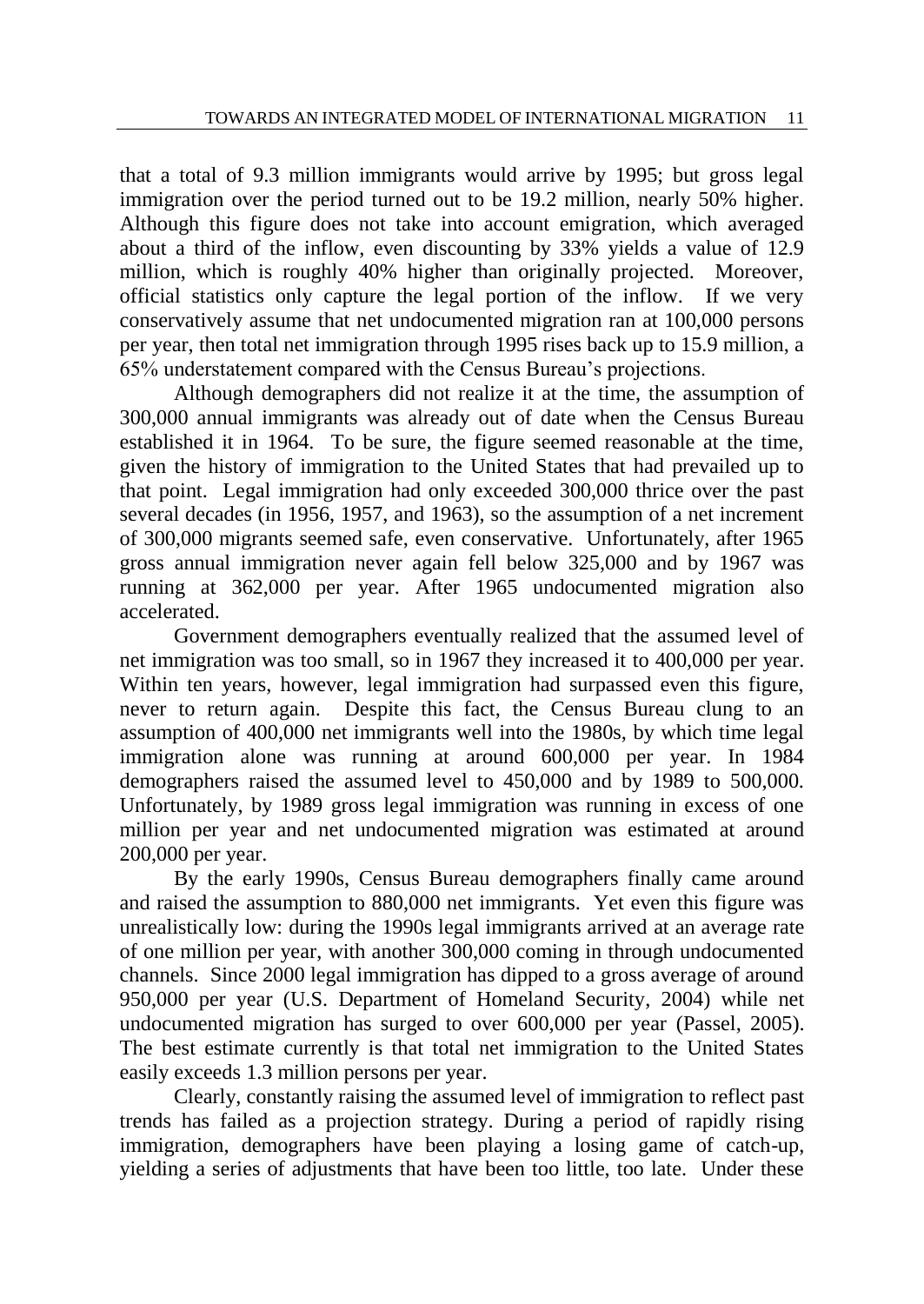circumstances, immigration to the United States and its contribution to population growth have been consistently underestimated. The most recent evidence of this fact occurred when the results of the 2000 census showed an unexpectedly large population count (Farley, 2001), with Hispanics overtaking blacks as the nation's largest majority more than a decade earlier than demographers had anticipated (Cohn, 2003).

The failures of past immigration projections are evident, but can demographers do better? In this paper I argue that they can. Rather than making simple assumptions that set the volume and age-pattern of immigration at fixed levels, I hold that assumptions about future immigration must be dynamic and take into account the full array of forces that influence rates and age patterns migration to the United States. Forecasting international migration thus requires a sound understanding of the forces driving in- and out-migration from around the world. At a minimum, this understanding should be used to make theoretically grounded, empirically informed judgments about the future trends in international migration (as opposed to assuming fixed levels and age patterns). Ultimately, however, a comprehensive forecast requires the specification of a structural statistical model to capture the effect of different factors at different levels of analysis and how they operate to influence the ebb and flow of people across borders.

### **2. Elements of a comprehensive migration model**

Although decisions about whether, where, and when to migrate are ultimately made by individuals, these actors are inevitably embedded within households and communities, which are themselves embedded within a social, economic, and cultural matrix that extends regionally and nationally; and nations themselves are located within global networks of trade, politics, and investment. As a result, no simple model of international migration can suffice to explicate past trends or predict future directions, and recent work has sought to integrate explanatory models across levels and disciplines (see Brettell and Hollifield, 2000).

In their comprehensive analysis of migration theories done for the International Union for the Scientific Study of Population, for example, Massey et al. (1998:50) expressed considerable skepticism "both of atomistic theories that deny the importance of structural constraints on individual decisions, and of structural theories that deny agency to individuals and families. Rather than adopting the narrow argument of theoretical exclusivity, we adopt the broader position that causal processes relevant to international migration might operate on multiple levels simultaneously, and that sorting out which of the explanations are useful is an empirical and not only a logical task."

In this paper I summarize the leading theoretical models that have been advanced to account for international migration and consider evidence on their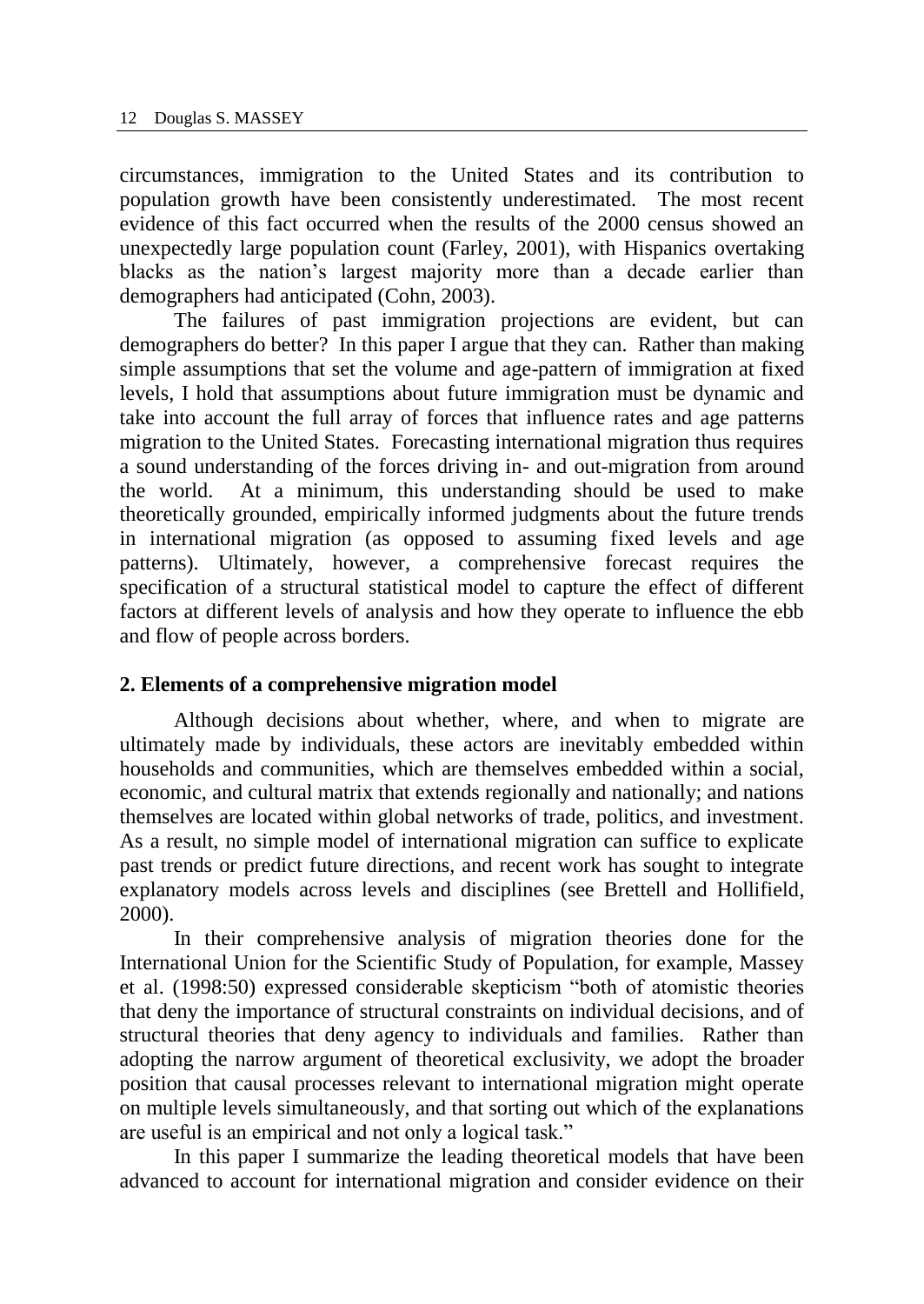key propositions. Based on this review, I outline a more comprehensive approach to the modeling of international migration. I argue that any attempt to account fully for international migration must address six fundamental questions: What are the structural forces within migrant-sending societies that generate large numbers of people prone to move internationally? What are the structural forces in migrant-receiving societies that generate a persistent demand for immigrant workers? What are the motivations of the people who respond to these structural forces by moving internationally and how do these motivations determine behavior? What are the transnational social structures that arise in the course of globalization generally and international migration specifically to influence the likelihood of future movement? What determines how national governments act with respect to international migration? And finally, to what extent are governments able to realize the immigration policy goals they intend, and how do actual results differ from intended outcomes?

## **2.1. The structural sources of immigrant supply**

There is widespread agreement that international out-migration does not stem from a lack of economic development, but from development itself (Massey, 1988; Massey and Taylor, 2004; Williamson, 2005). The poorest nations in the world do not send out the most emigrants, and within migrantsending nations, the poorest regions and communities are not the ones producing the most migrants. Whether in Mexico or China, international migrants generally come from regions and communities that are in the throes of rapid economic development (Massey and Espinosa, 1997; Liang and Morooka, 2004). It is the structural transformation of societies brought about by the creation and expansion of markets that produces the bulk of the world's migrants, both at present and in the past, a process that is theorized in sociology under world systems theory (Portes and Walton, 1981; Sassen, 1988) and in economics by institutional development theory (North, 1990; Williamson, 1996).

The transition from a command or subsistence economy to a market system entails a profound restructuring of social institutions and cultural practices. A legal system of enforceable contracts, property rights, land titles, and courts of law must be established; a social, cultural, and economic infrastructure sufficient to sustain market transactions must be created; and a physical infrastructure of transportation and communication must be built to enable and coordinate the movement of labor, capital, goods, and services between zones of supply and demand. In the course of these transformations, people are displaced in large numbers from traditional livelihoods in subsistence farming (as peasant agriculture gives way to commercialized farming) or state enterprises (as state enterprises are privatized in former command economies). The people so displaced constitute the leading source of international migrants, both now and in the past (Hatton and Williamson, 1998; Massey et al., 1998).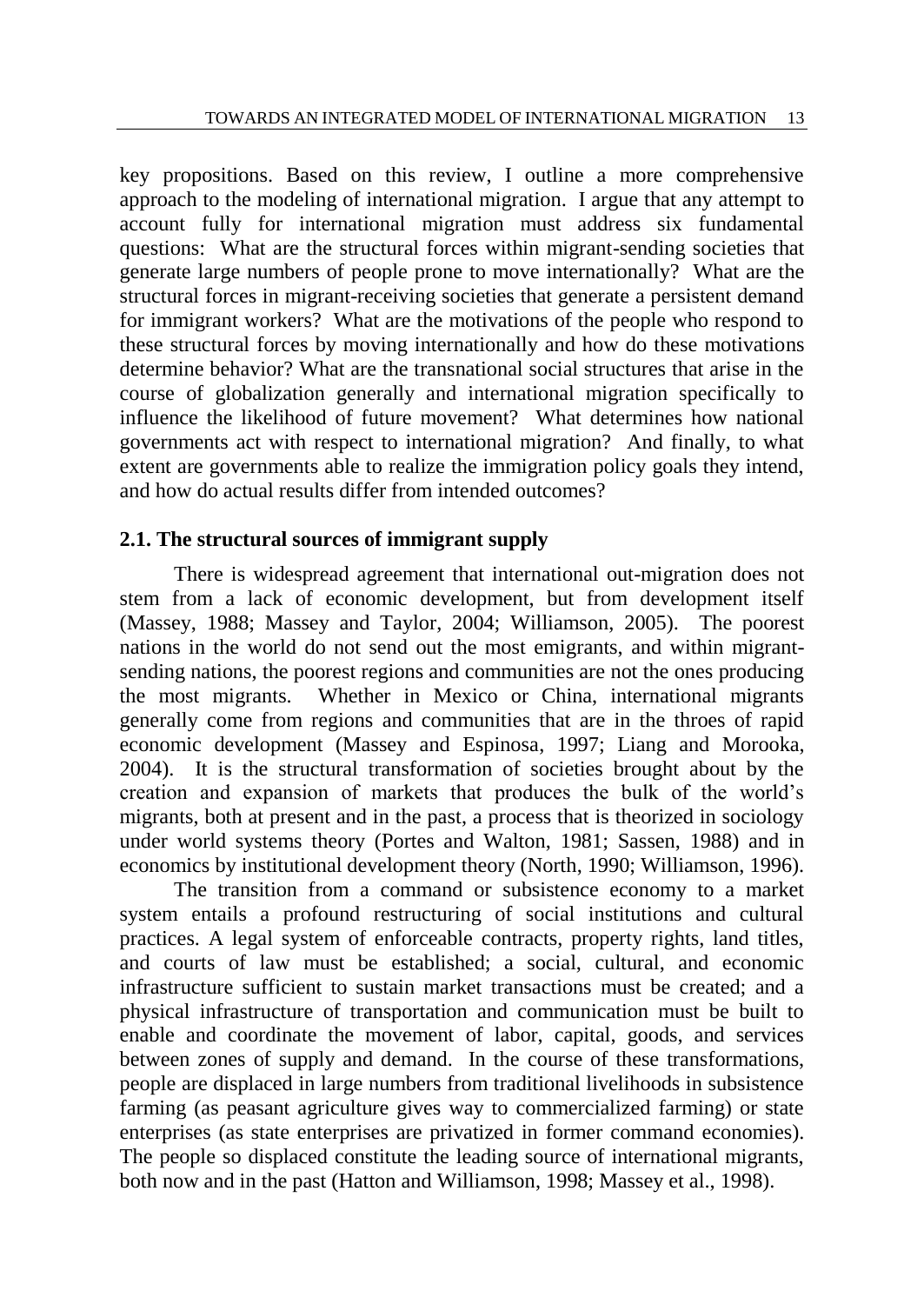#### **2.2. The structural sources of immigrant demand**

Despite pressure in sending societies, few migrants would come to the United States were there no demand for their services. Relatively few of those admitted as legal U.S. residents enter as refugees or asylees (just 7.5% in 2004) and the number of applications for such statuses has declined sharply in recent years, going from 156,000 in 1996 to just 43,000 in 2003 (U.S. Department of Homeland Security 2004). Because undocumented migrants are ineligible for transfer payments, they have no way of supporting themselves without working. As a result, they are even more unlikely than legal immigrants to remain to the United States without a job; and since 1996 the access even of legal immigrants to transfer payments has been significantly curtailed, giving them new incentives to leave when work is scarce (Fix and Zimmerman, 2004).

The vast majority of migrants of working age go into the labor force upon arrival. Among male immigrants legally admitted to the United States in 1996, 85% of those with prior undocumented experience got a job within twelve months of arrival and two-thirds of those without illegal experience did so (Jasso et al., 2000). During the late 1990s, labor demand in the United States was such that the head of the Immigration and Naturalization Service suspended work site inspections and announced the cessation of all internal enforcement (Billings, 1999). Over the past three decades, the United States has evinced a remarkably strong and steady demand for immigrant workers irrespective of the business cycle.

This strong and persistent demand is rooted in the segmented nature of labor markets within advanced post-industrial economies. Dual labor market theory (Piore, 1979) explains this persistent demand in terms of the hierarchical structure of socially-embedded labor markets, which creates motivational problems at the bottom of the bottom of the occupational pyramid (where people are unwilling to work hard or remain long in low status jobs) and structural inflation (because raising wages at the bottom generates upward pressures on wages throughout the job hierarchy). Market segmentation also stems from the basic duality of labor as a variable factor and capital as a fixed factor of production, which yields a capital-intensive sector to satisfy constant demand and a labor-intensive sector to handle secular fluctuations. Enclave theory (Portes and Bach, 1985) elaborates on segmented labor markets by pointing out that ethnic communities also generate their own demand for immigrants and may, under appropriate circumstances, become vertically integrated in ways that generate a long-term demand for immigrant workers.

The structural segmentation of U.S. labor markets has been demonstrated empirically (Dickens and Lang, 1985; Bulow and Summers, 1986; Heckman and Hotz, 1986). This segmentation yields an ongoing demand for unskilled workers willing to work hard at unpleasant, demeaning jobs with few prospects for economic mobility, people who see the work as a short-term means of raising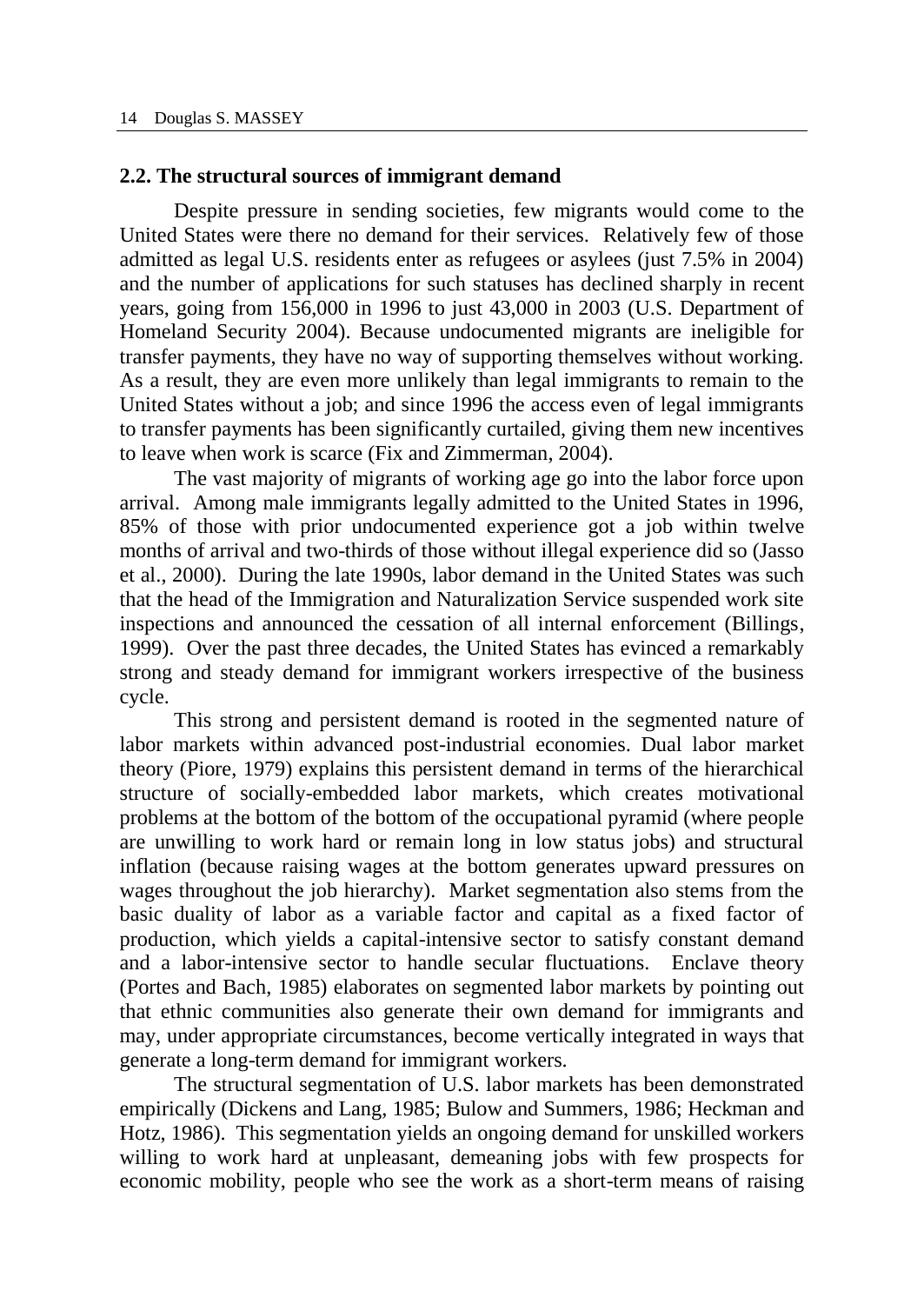cash rather than as a career or an identity-determining occupational status. In the past this demand was met by teenagers, women working as supplemental earners before and after childbearing, and rural-urban migrants, but the demography of advanced societies has eliminated these sources, causing employers to turn increasingly to immigrants (Massey et al. 1998). If immigrants are not already entering the country in sufficient numbers, employers jump-start new streams through deliberate labor recruitment, either privately or through government agents acting on their behalf (Piore, 1979).

# **2.3. The motivations for migration**

The social organization of today's global economy is thus characterized by the expansion of markets into former command and subsistence economies and the ongoing segmentation of labor markets in advanced industrial economies, yielding a large supply of potential migrants in the former and rising demand for their services in the latter. Those who move in response to these powerful macro-level forces are not passive actors, however, but active agents seeking to achieve specific goals through transnational movement. Any comprehensive model of international migration must theorize the aspirations of those who respond to macro-level transformations by moving internationally. If one seeks to shape the behavior of migrants through policy interventions, it is critical to understand the reasons why people migrate.

The best-known model of migrant decision-making, neoclassical economics, argues that people move to maximize lifetime earnings (Todaro and Maruszko, 1986). Individuals consider the money they can expect to earn locally and compare it to what they anticipate earning at various destinations, both domestic and international. Then they project future income streams at different locations over the remainder of their working lives subject to some time-sensitive discount factor and then subtract out the expected costs of migration to different destinations, yielding a mental estimate of net lifetime earnings.

In theory, people go to the location which offers the highest lifetime returns for their labor, so that in the aggregate labor flows from low- to highwage areas. The departure of workers from the former constricts the supply of labor to raise wages at home while the arrival of workers in the latter increases the supply of labor to lower wages abroad. The flow continues until, at equilibrium, wage differentials disappear except for a residual reflecting the costs of movement, both financial and psychological (Todaro, 1976). According to neoclassical theory, immigrants therefore aspire to permanent settlement and will continue arriving until wage differentials effectively disappear.

The maximization of lifetime earnings is not the only potential motivation for international migration, however, and an alternative theoretical model known as the new economics of labor migration—has been derived to explain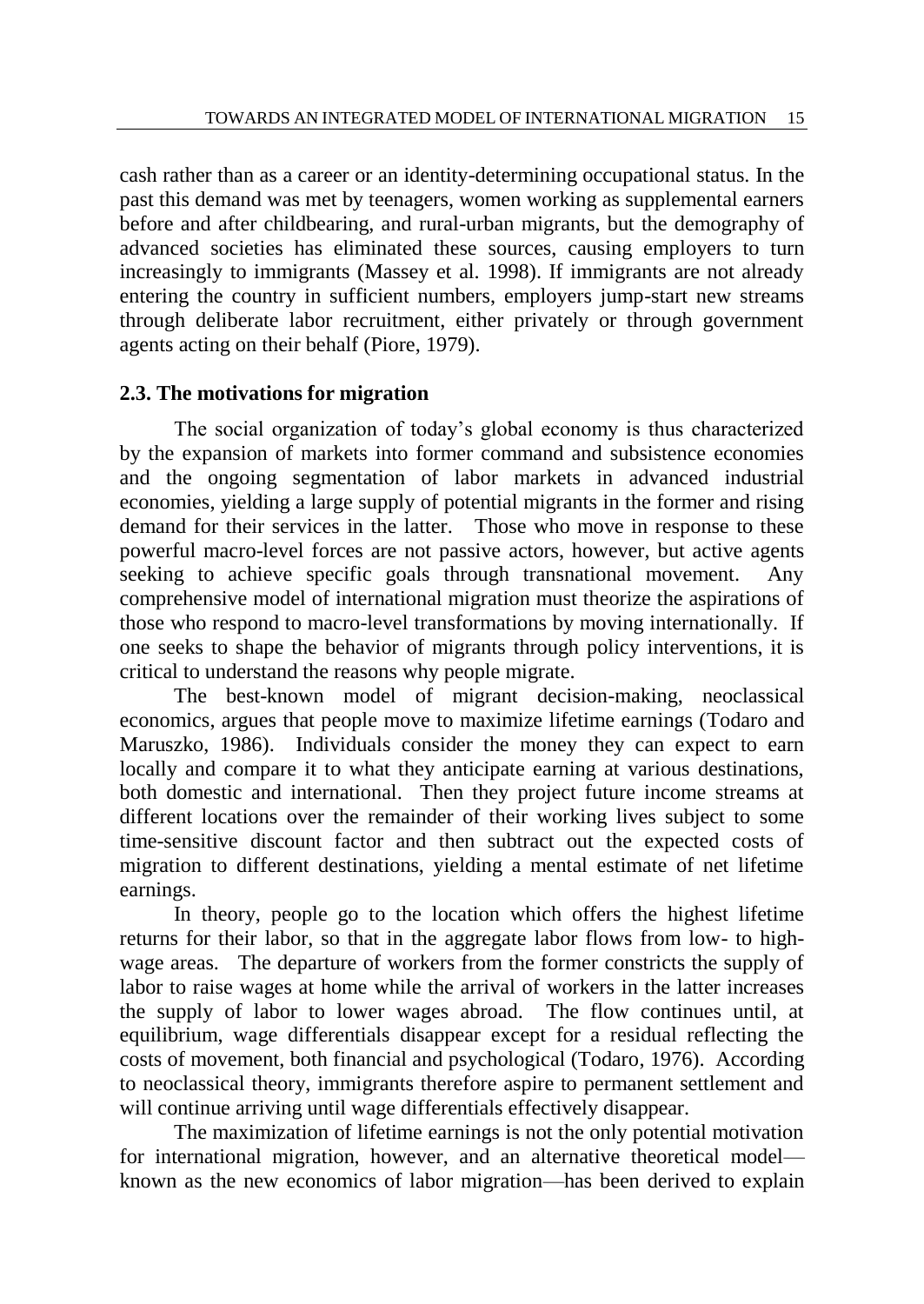transnational movement. NELM argues that international migration offers a means by which people of modest means can overcome missing or failed markets for capital, credit, and insurance (Stark 1991), conditions that are common in societies undergoing economic development (Massey et al 1998). In contrast to permanent settlement abroad, NELM predicts circular movement and the repatriation of earnings in the form of remittances or savings. Rather than moving abroad permanently to maximize lifetime earnings, people move abroad temporarily to diversify household incomes or accumulate cash, seeking to solve specific economic problems at home in preparation for an eventual return.

In the developing world, labor markets are volatile and characterized by oscillations that render them periodically unable to absorb fully the streams of workers constantly being displaced from pre-market and non-market sectors. Lacking unemployment insurance, as is typical in the developing world, households self-insure by sending members to geographically distinct labor markets. In this way, the household diversifies its labor portfolio to reduce risks to income in the same way that investors diversify stock portfolios to reduce risks to wealth. If a rural Mexican household sends an older son to work in Mexico City and a father to work in Los Angeles, then if crops fail or agricultural wages plunge at home, the family can rely on income originating in other locations unaffected by local conditions.

Another failure common to developing countries is missing or incomplete markets for capital and consumer credit. Families seeking to engage in new forms of agriculture or looking to establish new business enterprises need money to purchase inputs and begin production, and the shift to a market economy creates new consumer demands for costly items such as housing, automobiles, and appliances. Financing such production and consumption requires cash, but weak and poorly developed banking systems typically cannot meet new demands for capital and credit, giving households in developing nations yet another motivation for international labor migration. By sending a family member temporarily abroad for wage labor, a household can accumulate savings to self-finance investments in production and the acquisition of large-ticket consumer items.

### **2.4. The emergence of transnational structures**

A global economy wherein goods, capital, service, information, commodities, and raw materials flow relatively freely across international borders relies on an underlying infrastructure of transportation, communication, and governance to connect trading nations with one another and maintain international security (Massey et al., 1998). As trade between two countries expands, so do the various infrastructures that facilitate it, thereby reducing transaction costs along specific international pathways. However, reducing the costs of moving goods, services, and products also reduces costs for the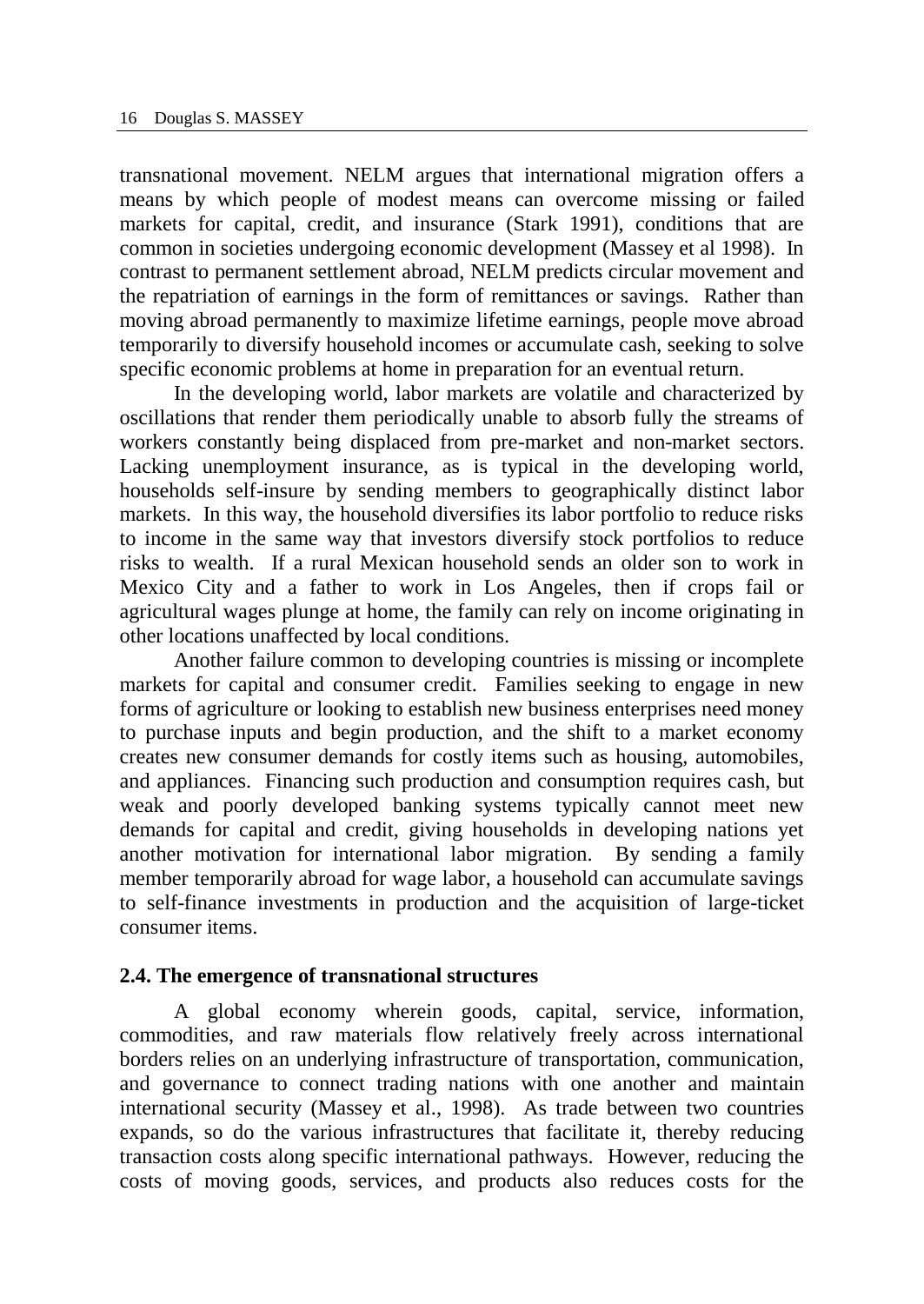migration of people. As a result, nations that engage in trade also tend to exchange people. Those possessing human capital flow into developing nations while those bearing labor flow in to developed countries (Massey and Taylor, 2004). As of 2004, around one million Americans resided in Mexico and roughly 10 million Mexicans lived in the United States.

Once migration begins, however, a new social infrastructure arises that is under the control of the migrants themselves, and this development builds a powerful momentum into migration that yields a self-perpetuating process known as cumulative causation (Myrdal, 1957; Massey, 1990). The first migrants who leave for a new destination have no social ties to draw upon, and for them migration is costly, especially if it involves entering another country without documents. For this reason, the first international migrants usually are not from the bottom of the socioeconomic hierarchy, but from the middle ranges (Portes, 1979; Massey, Goldring and Durand, 1994). After the first migrants have left, however, the costs of migration are substantially lower for their friends and relatives who still live in the community of origin. Because of the nature of kinship and friendship structures, each new migrant creates a set of people with social ties to the destination area. Migrants are inevitably linked to non-migrants through networks of reciprocal obligations based on shared understandings of kinship and friendship. Non-migrants draw upon these obligations to gain access to employment, housing, and other forms of assistance at the point of destination, substantially reducing their costs.

Once the number of network connections in an origin area reaches a critical level, migration becomes self-perpetuating because migration itself creates the social structure necessary to sustain it. Every new migrant reduces the cost of subsequent migration for a set of friends and relatives, and with the lowered costs, some of these people are induced to migrate, which further expands the set of people with ties abroad, and, in turn, reduces costs for a new set of people, causing some of them to migrate, and so on. Recent empirical studies in Mexico strongly support this scenario, showing that access to network connections substantially raises the likelihood of migration to the United States (Massey and García España, 1987; Palloni et al., 2001; Munshi, 2003), and patterns appear to be quite similar elsewhere in Latin America (Massey and Aysa, 2005).

Eventually, of course, communities reach a point of network saturation, where virtually all households have a close connection to someone with migrant experience. When networks reach this level of development, the costs of migration stop falling with each new entrant and the process of migration loses its dynamism (Massey and Zenteno, 1999). At the same time, the rate of outmovement ultimately reaches a stage where labor shortages begin to occur and local wages rise (Gregory, 1986). These developments act to dampen the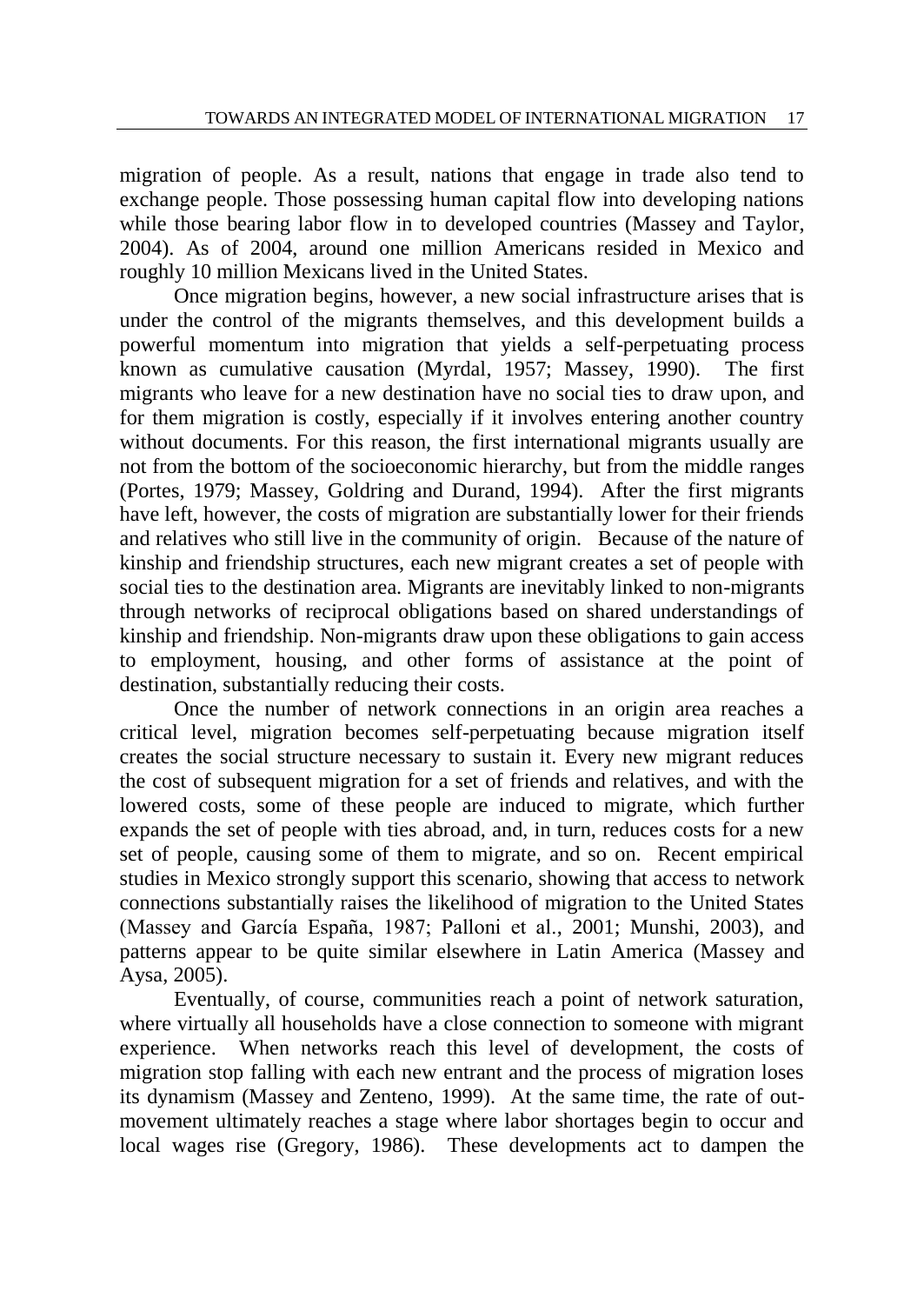pressures for additional migration, and cause the rate of entry into the migrant workforce to decelerate and then fall off (Massey et al., 1994).

# **2.5. The behavior of states**

In the absence of governmental actions, the size and composition of international migratory flows would be determined solely by the foregoing factors - structural factors at origin and destination, the strategic behavior of migrants acting on particular motivations, and the emergence of transnational structures to mediate the flows - but in the present day all nations seek to influence the number and characteristics of foreign arrivals. State policies thus act as a filter affecting how the various macro-level forces and micro-level motivations are expressed in practice to yield concrete populations of immigrants with specific characteristics. A full statistical treatment of international migration thus needs to model the behavior of states as they evolve in response to domestic and international conditions.

State policies affecting immigration are the outcome of a political process in which competing interests interact within bureaucratic, legislative, judicial, and public arenas to develop and implement policies that influence flow and characteristics of immigrants. Recent theoretical and empirical research yields several conclusions about the determinants of immigration policy in migrantreceiving societies (Massey, 1999). First, even though doubt remains about precisely which economic conditions are most relevant, it is clear that a country's macroeconomic health plays a key role in shaping immigration policy. Periods of economic distress are associated with moves toward restriction, whereas economic booms are associated with expansive policies (Lowell et al., 1986; Shughart et al., 1986; Foreman-Peck, 1992; Goldin, 1994; Timmer and Williamson, 1998).

In addition, immigration policy is sensitive to the volume of international migration itself, with large inflows generally leading to more restrictive policies (Timmer and Williamson, 1998; Meyers, 2004). Immigration policy is also associated with broader ideological currents in society, tending toward restriction during periods of social conformity and conservatism and toward expansion during periods of principled support for open trade as well as geopolitical conflict along ideological lines (Meyers, 2004). During the Cold War, policy makers in capitalist nations accepted large numbers of refugees from communist societies on generous terms, and advocates of free trade push for the opening of borders with respect to workers as well as capital, commodities, and goods. On the whole, these conclusions suggest that developed countries will move toward more restrictionist policies, even as they act to lower barriers to movement among themselves.

Meyers (2004) divides receiving-country immigration policies into three basic categories: those affecting labor migrants, those affecting refugees, and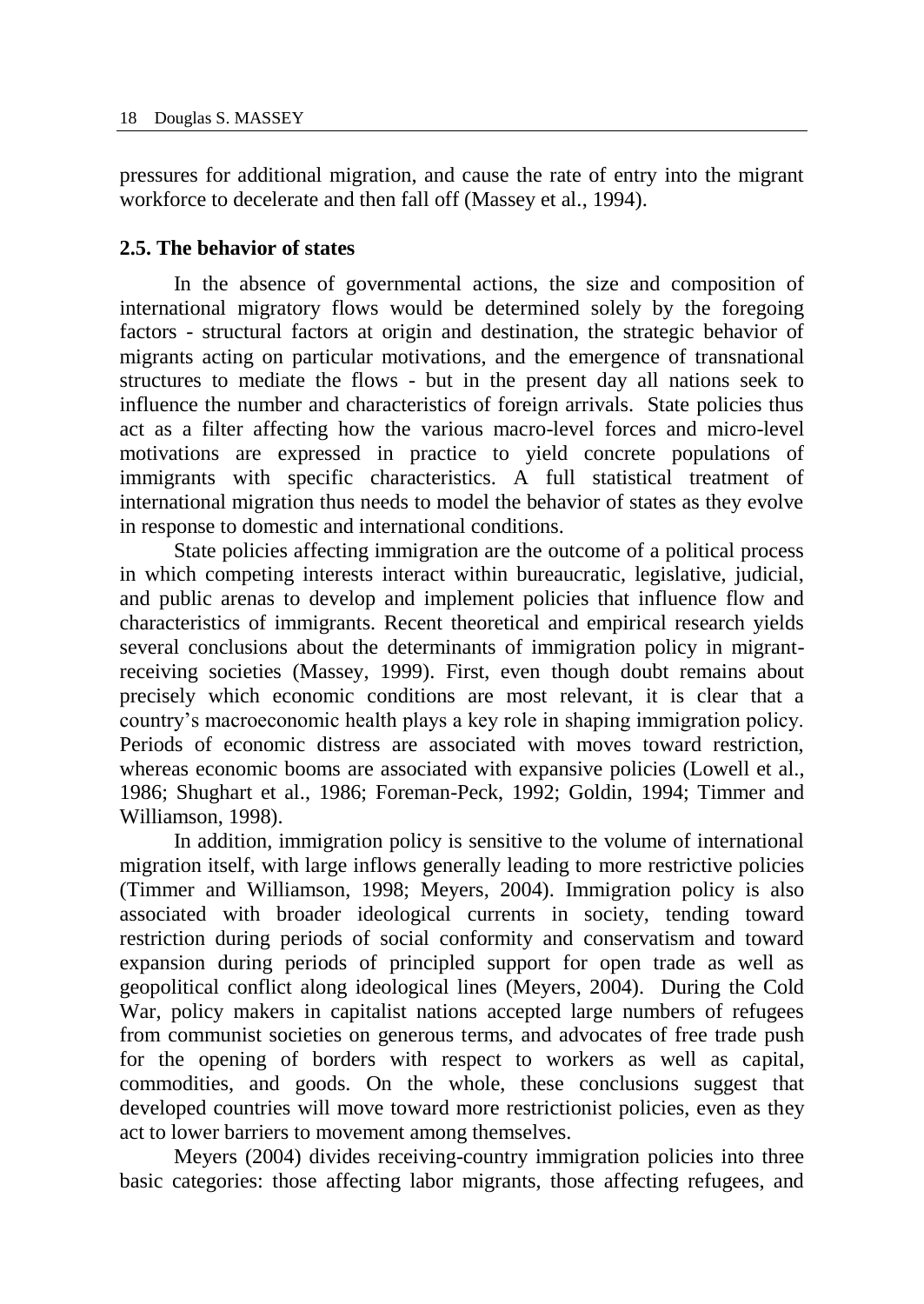those affecting permanent settlers (who may include former labor migrants and refugees). Labor migration policies are generally determined bureaucratically by economic interest groups (employers and workers) who interact with public officials outside the public eye, yielding a "client politics of policy formulation" (Calavita, 1992; Freeman, 1995; Joppke, 1998). Refugee policy is also formulated bureaucratically outside the public arena, yielding a slightly different client politics of negotiation between the executive branch and various social groups having political or humanitarian interests (Meyers, 2004). Policies on permanent immigration occur in public arenas where the interests of politicians, legislators, and ordinary citizens weigh more heavily against those of bureaucrats and special interests.

Citizens, albeit to varying degrees, tend to be xenophobic and hostile to immigration. Small but significant minorities also oppose immigration on ideological grounds, as part of a commitment to zero population growth or reducing strains on the environment. Most citizens, however, are poorly organized and politically apathetic, leaving immigration policies to be determined quietly by well-financed and better-organized special interests operating through bureaucratic channels. During periods of high immigration, stagnating wages, and rising inequality, however, the public becomes aroused, and politicians draw upon this arousal to mobilize voters, thus politicizing the process of immigration policy formulation and moving it from client politics to public politics. This scenario clearly occurred in the United States during the period 1986-1996 as successive pieces of immigration legislation made it more difficult for Latin Americans to qualify for legal residence and dramatically increased resources for border enforcement.

## **2.6. The efficacy of restriction**

In general, the likely thrust of government policies toward immigration is fairly clear - in the absence of compelling ideological reasons to accept large numbers of immigrants, democratic governments move toward restriction during periods of high immigration, high inequality, and rising economic uncertainty. These conditions prevail now and in the foreseeable future in the United States. While the intended goals of state policies may be clear, however, a central question concerns the ability of states to achieve the goals they intend. Although states may attempt to regulate immigration, it is by no means assured that this goal will be achieved in practice. Desired outcomes may be partially accomplished or achieved not at all, and it is even possible that state interventions produce results precisely opposite those intended by policy makers.

Evidence of the gap between policy intentions and actual results is the fact that in recent years virtually all developed countries have come to accept a large (although varying) number of "unwanted" immigrants (Joppke, 1998). Even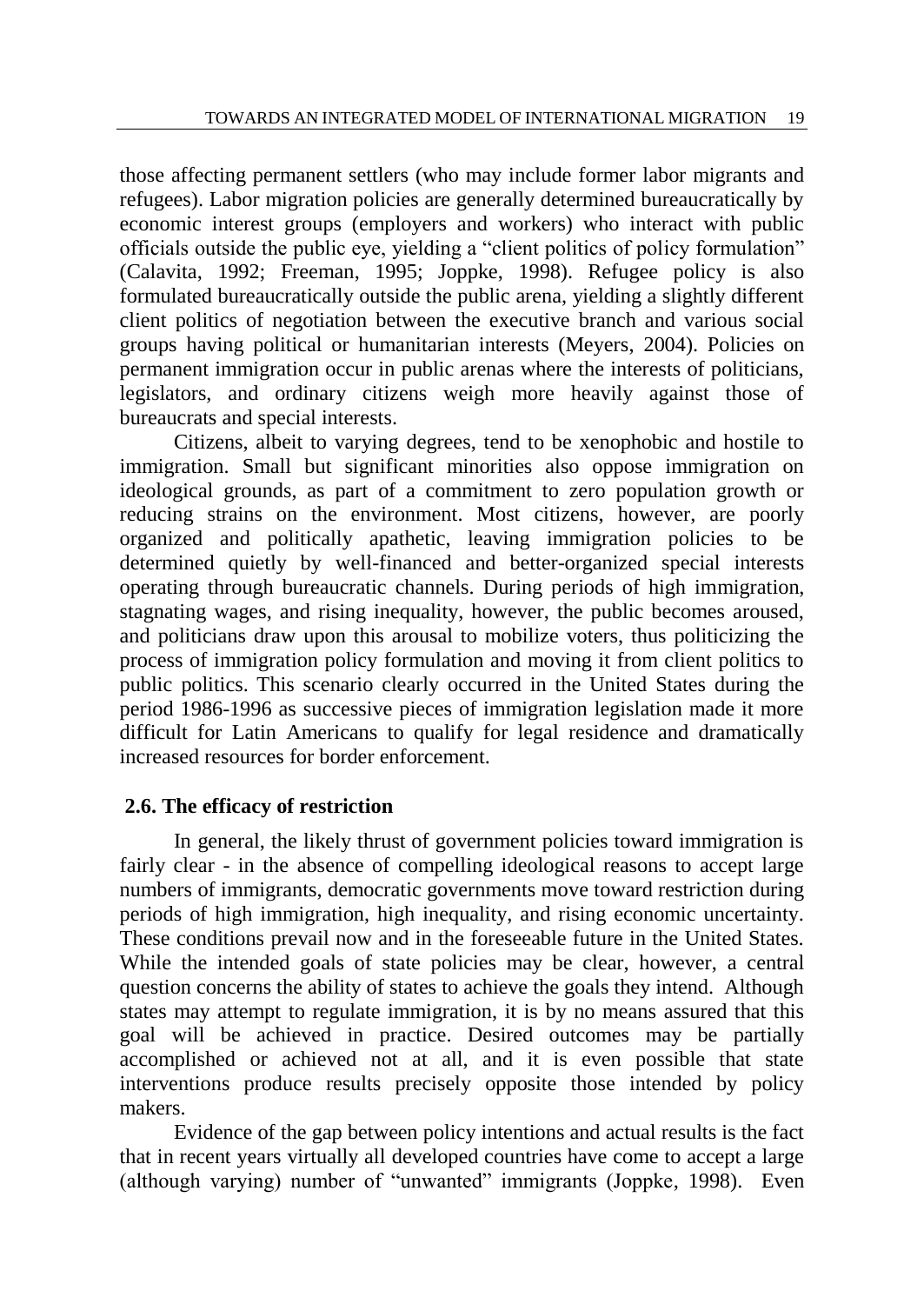though most countries have enacted formal policies to prevent the entry and settlement of immigrants, liberal democratic states have found their enforcement of restrictions constrained by several important factors (Cornelius, Martin and Hollifield, 1994). First is the global economy itself, which lies beyond the reach of individual national governments but which generates unleashes powerful social and economic forces that promote large-scale international population movements (Sassen, 1996, 1998). Second is the internal constitutional order of liberal democracies, reinforced by the emergence of a universal human rights regime that protects the rights of immigrants and makes it difficult for political actors to assuage the restrictionist preferences of citizens (Hollifield, 1992; Cornelius, Martin and Hollifield, 1994; Freeman, 1992, 1995; Jacobson, 1997). A third constraint is the existence of an independent judiciary that is shielded from the political pressures to which elected politicians must respond, thus allowing immigrants in liberal democracies to turn to courts to combat restrictive policies implemented by the legislative and executive branches (Joppke,1998).

The efficacy of restrictive immigration policies thus varies substantially depending on five basic factors: the relative power and autonomy of the state bureaucracy; the relative number of people seeking to immigrate; the degree to which political rights of citizens and non-citizens are constitutionally guaranteed; the relative independence of the judiciary; and the existence and strength of an indigenous tradition of immigration. The interplay of these five factors produces a continuum of state capacity to implement restrictive immigration policies, as illustrated in Table 1 (adapted from Massey, 1999).

At one extreme are centralized authoritarian governments that lack an independent judiciary and a well-established regime of constitutional protection, and which have no tradition of immigration, such as the oil-exporting countries of the Persian Gulf. Saudi Arabia and Kuwait, for example, are homogenous Islamic societies led by hereditary monarchs who preside over centralized, authoritarian states. Officials in the Gulf states are thus in a strong position to enforce restrictive immigration policies, and laws and regulations governing migration within the region are much harsher than those prevailing in Europe or North America (Halliday, 1984; Dib, 1988; Sell, 1988; Abella, 1992).

Next on the continuum of state capacity to restrict immigration are democratic states in Western Europe and East Asia with strong, centralized bureaucracies, but with moderate demand for entry and little native tradition of immigration. Political elites in these countries can expect to meet with some success in restricting immigration, but, as described above, immigrants have important resources---moral, political, and legal---to forestall state actions and evade legal restrictions on entry and settlement. Next on the scale of state capacity are the nations of Southern Europe and South Asia, which likewise lack strong traditions of immigration but which also lack strong centralized bureaucracies capable of efficiently imposing their will throughout society.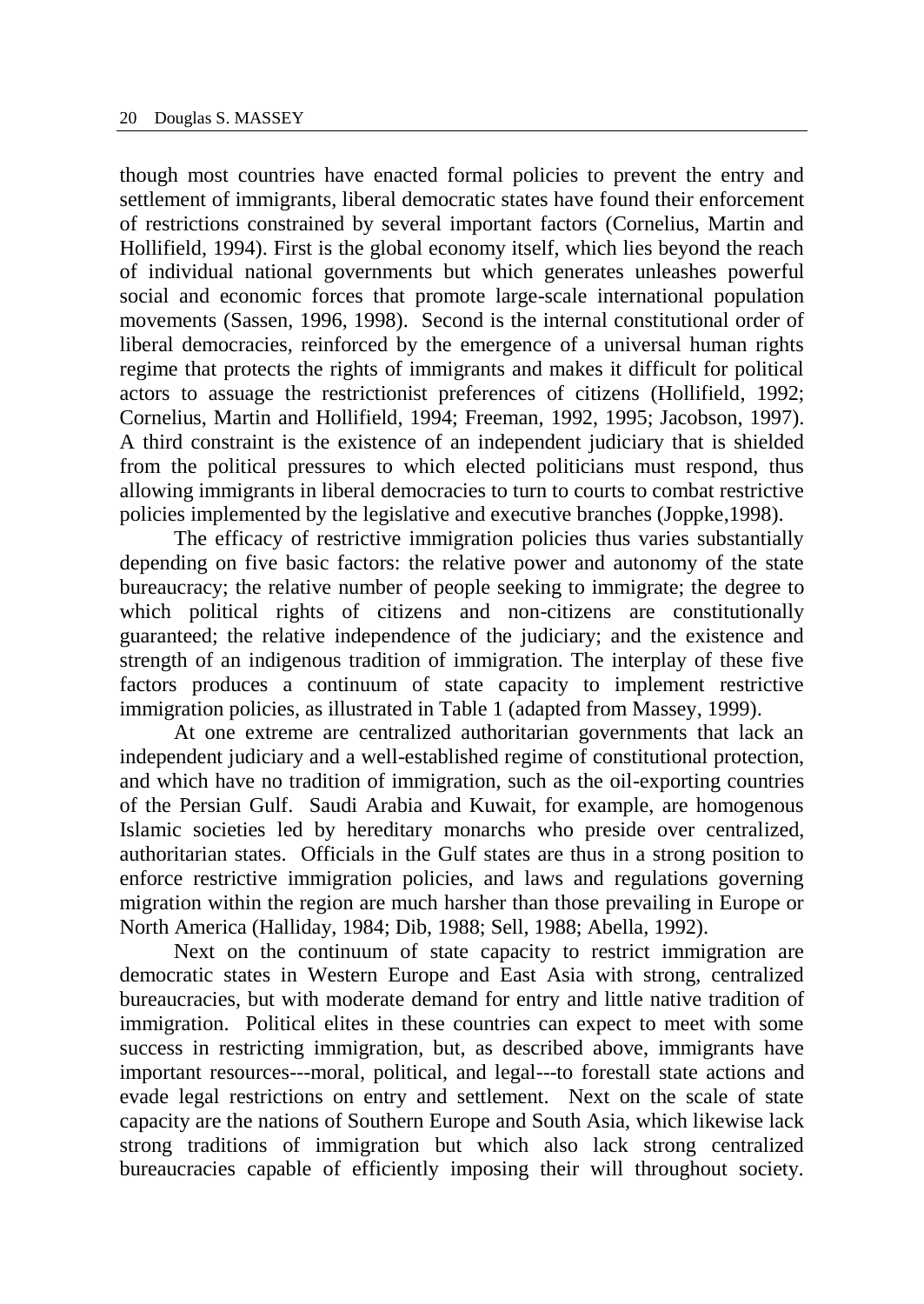Immigrants to Spain, Italy, Greece, Thailand, or Malaysia thus have considerably more leeway to overcome barriers, and the states have less capacity to enforce restrictive immigration policies and bureaucratic procedures.

|                                 |             |                       |                 |                        |             | Continuum |
|---------------------------------|-------------|-----------------------|-----------------|------------------------|-------------|-----------|
|                                 | Strength    | Demand                | Strength of     | Independence Tradition |             | of        |
| of                              |             | Constitutional<br>for |                 | of                     | οf          | State     |
|                                 | Bureaucracy | Entry                 | Protections     | Judiciary              | Immigration | Capacity  |
| Relationship to                 |             |                       |                 |                        |             |           |
| <b>State Capacity: Positive</b> |             | <b>Negative</b>       | <b>Negative</b> | Negative               | Negative    |           |
|                                 |             |                       |                 |                        |             |           |
| Kuwait                          | High        | Moderate              | Low             | Low                    | Low         | High      |
| Singapore                       | High        | Moderate              | Moderate        | Moderate               | Low         |           |
| <b>Britain</b>                  | High        | Moderate              | Low             | Moderate               | Low         |           |
| Switzerland                     | High        | Moderate              | High            | High                   | Low         |           |
| Germany                         | High        | High                  | High            | High                   | Low         |           |
| France                          | High        | High                  | High            | High                   | Moderate    |           |
| Argentina                       | Low         | High                  | Moderate        | Moderate               | High        |           |
| Spain                           | Low         | Moderate              | High            | High                   | Low         |           |
| Canada                          | High        | High                  | High            | High                   | High        |           |
| <b>United States</b>            | Moderate    | High                  | High            | High                   | High        | Low       |

| Table 1. | Conceptual classification of factors affecting state capacity to |
|----------|------------------------------------------------------------------|
|          | implement restrictive immigration policies.                      |

*Source*: Massey, 1999

Finally, at the opposite end of the spectrum from the Gulf states are countries that lack a highly centralized state and that have strong traditions of individual liberty and long-standing cultures of immigration. Such countries as Canada and Australia have well-developed social and political infrastructures to support immigrants, protect their rights, and advance their interests. The most extreme case in this category is the United States, which faces an intense demand for entry and has a deeply ingrained commitment to individual rights, a long-standing history of resistance to central authority, a strong written constitution protecting individual rights, and an independent and powerful judiciary. In the United States immigration is not simply a historical fact, it is part of the national myth of peoplehood (Smith, 2003).

### **3. Lessons for forecasting**

The foregoing discussion reveals international migration to stem from a complex array of factors and forces acting at different levels, often with complicated cross-level, longitudinal feedbacks. It is not surprising, therefore,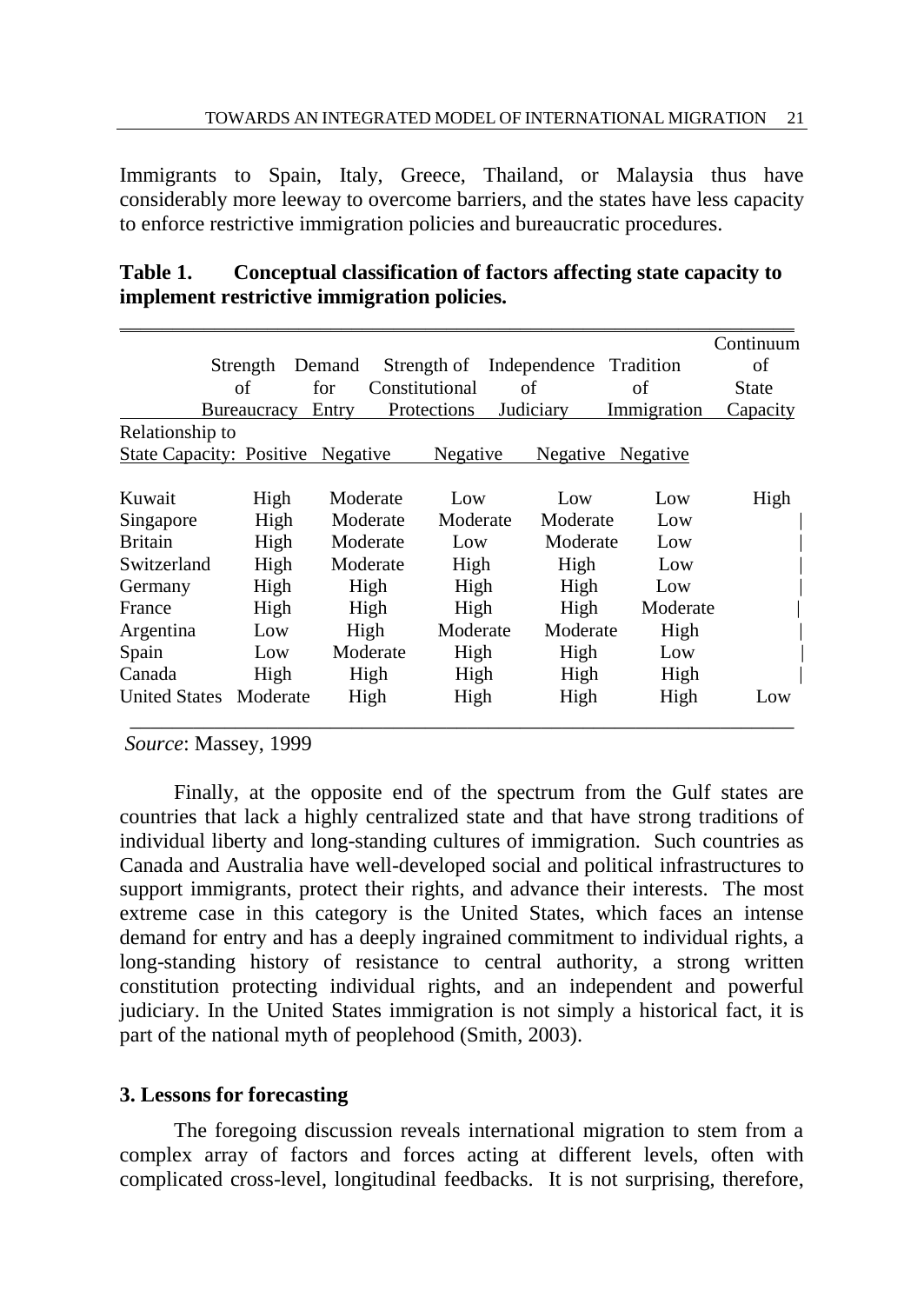that immigration has proved to be far more dynamic than demographers have thus far realized in forecasting models, and that static predictions based on constant assumptions and fixed projections have badly failed to predict the course of American immigration during the last quarter of the  $20<sup>th</sup>$  century. What does the foregoing review teach us about the nature of international migration and our ability to forecast its future course?

#### **3.1. Respect the salience of markets**

A principle lesson is the critical role played by markets in promoting and sustaining international migration throughout the world. Within developing nations, migration—both internal and international—is a by product of the structural transformation of society that occurs as markets progressively expand and penetrate into more areas of social and economic life. The growth and expansion of markets within countries is, in turn, linked to the insertion of nations within the global networks of trade, investment, and coordination that undergird the global market. As countries such as China and India join the global trading regime and shift from peasant agriculture and state-led production toward market mechanisms they can be expected to produce more, not fewer people seeking to adapt to the new realities of life in a rapidly changing market society through international wage labor. Demographers seeking to predict future levels of immigration for use in population projections would do well to pay close attention to developments within these and other developing nations as they embrace capitalism and undergo transition to the market in coming decades.

At the same time, demographers need to broaden their view to consider not just labor markets, but also those for capital, credit, and insurance. Building a well-functioning market society is not a simple task, and along the way nations are likely to experience periodic market failures and prolonged periods when large segments of the population are exposed to missing, incomplete, or inefficient markets. In the past, demographers have focused largely on international wage differentials as the driving force behind international migration, and while large international population flows generally do not occur in the absence of significant wage differentials, they are neither necessary nor sufficient for immigration to occur (Massey et al., 1998). Whereas neoclassical economics focuses on geographic disequilibria across national labor markets as the fundamental cause of migration, the new economics of labor migration pays greater attention to failures in credit, capital, and insurance markets as leading drivers.

Although some people clearly migrate in order to maximize lifetime earnings, many others move in order to overcome market failures at home. Throughout the world, the most important single target for migrant remittances and savings is the construction or acquisition of a home, suggesting that migrants may be moving as much to overcome missing mortgage and lending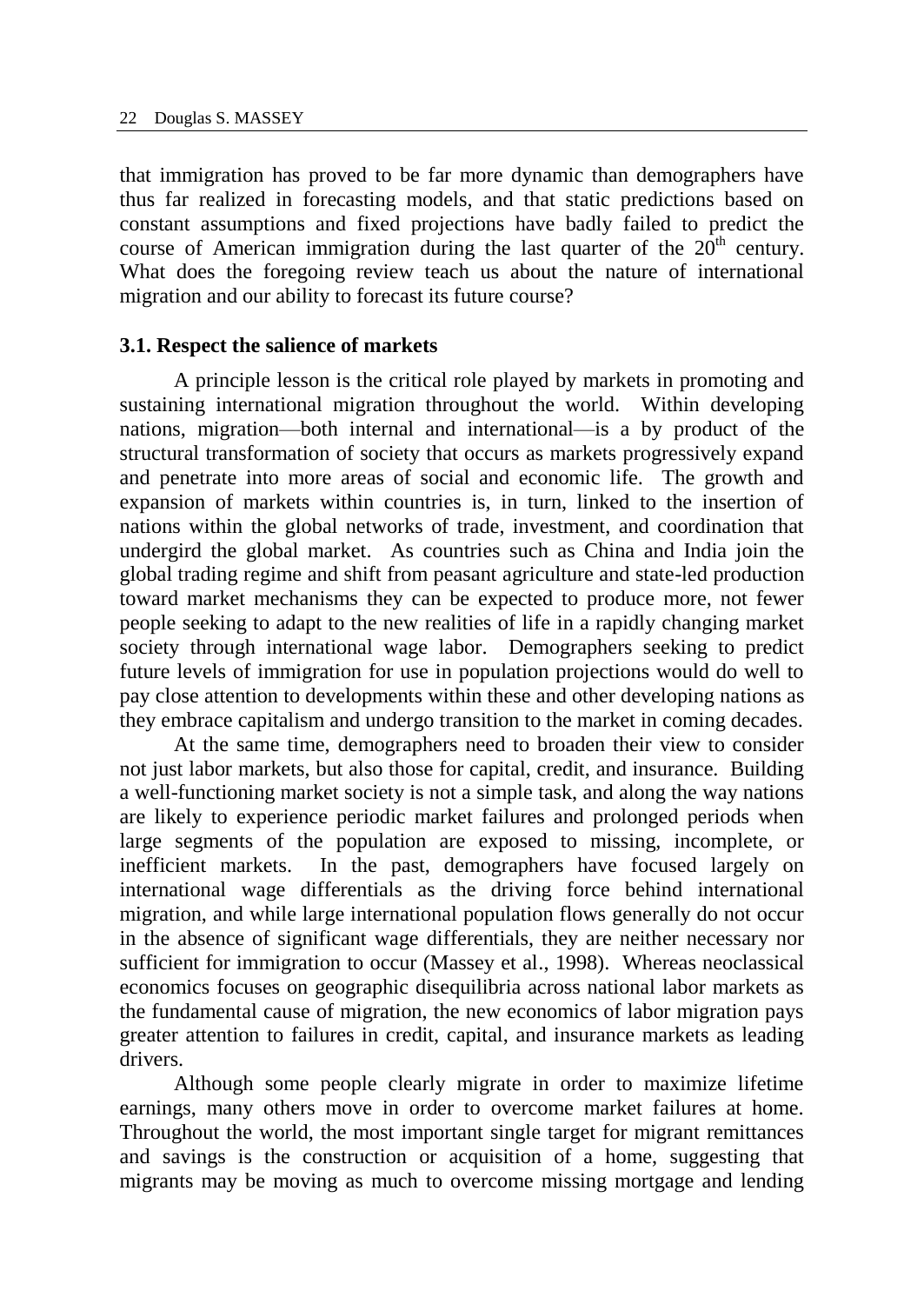markets as to maximize lifetime earnings (Massey et al., 1998). In head-to-head comparisons between hypotheses derived from neoclassical economics and NELM, the latter usually have greater explanatory power (Stark and Taylor, 1989, 1991). Massey and Espinosa (1997) found, for example, that temporal variations in real interest rates generally out-performed fluctuations in the expected earnings differential in predicting the likelihood of Mexico-U.S. migration. Ironically, those most likely to move in response to earnings differentials are those with human capital, and people with skills and education are generally welcomed as immigrants throughout the global economy (Massey and Taylor, 2004). In building structural forecasting models or judging the level of immigration to assume in static models, therefore, it is important to consider the extent and rapidity of market expansion in different nations around the world, to consider not just labor markets but those for capital, credit, and insurance, and to differentiate between the movement of people selling their labor and those moving to maximize returns on their human capital.

## **3.2. Recognize the circularity of migration**

Even though demographers recognize that immigrants naturally come and go across international boundaries, they nonetheless tend to under-appreciate the size and importance of emigration in assessing the relative contribution of international migration to population growth. In the United States, this fixation is pronounced because it follows the American myth which glorifies immigration as a one-way passage to paradise. As Emma Lazarus put it in her celebrated poem inscribed on the base of the Statue of Liberty, "Give me your tired, your poor, your huddled masses yearning to breathe free, the wretched refuse of your teeming shore. Send these, the homeless, tempest-tossed to me, I lift my lamp beside the golden door!" This emphasis on settlement is reinforced by neoclassical economics, which views migration as a permanent move undertaken to maximize lifetime earnings rather than as a short-term strategy to accumulate savings or manage risk.

It is hardly surprising therefore, that past projection models have assumed a fixed number of net international migrants distributed according to a constant age-sex schedule, as if net migration itself were a discrete quantity affected by a coherent set of determinants. In reality, net immigration constitutes a small residual from much larger gross flows of people in and out of a country; and entries and exits typically respond to entirely different factors operating at different geographic locations. With the exception of the Irish and Jewish immigrants from the Russian Pale, international migration during the classic era between 1880 and 1920 was heavily circular and determined by fluctuating conditions in sending and receiving nations (Thomas, 1973; Wyman, 1993; Hatton and Williamson, 1998).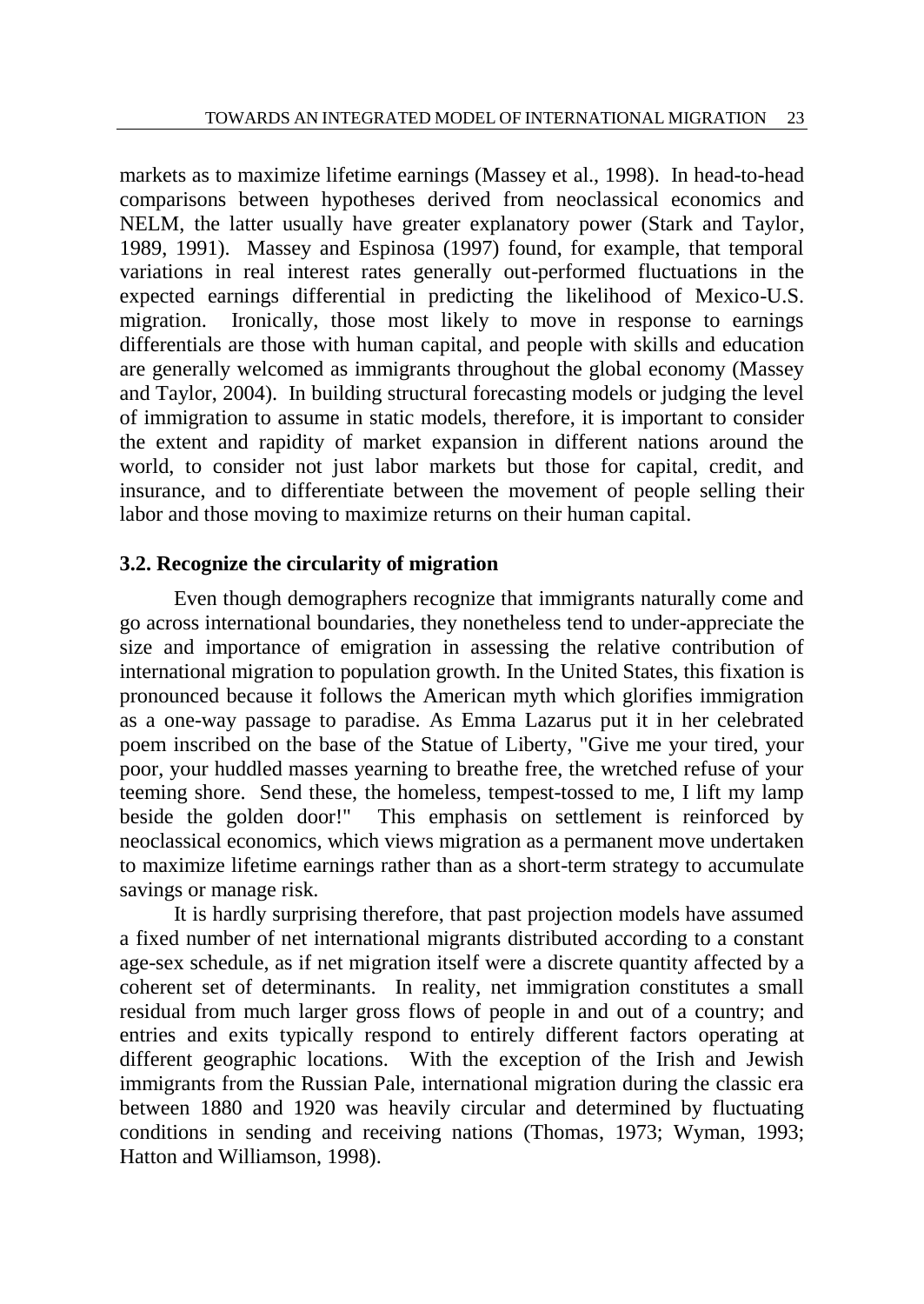Migration to the United States since 1965 likewise has been heavily circular, with out-migration generally averaging about a third of in-migration (Jasso and Rozenzweig, 1982; Warren and Kraly, 1985). Indeed, two thirds of those entering the United States as "new" permanent immigrants have been in the country before in one status or another (Massey and Malone, 2003; Redstone and Massey, 2004). Rather than assuming a single value for net international migration, therefore, demographers would be on safer ground if they were to make separate assumptions about levels and patterns of in- and out-migration for purposes of population projection. Likewise, in specifying forecasting equations they would do well to model the two flows separately as functions of distinct sets of determinants.

The case of the United States is particular instructive here. Projections during the 1990s failed not so much because the level of in-migration had changed, but because the rate of out-migration fell precipitously to record low levels, something that Census Bureau demographers failed to notice because they were not looking in the right place (Massey, Durand and Malone, 2002; Massey, 2005). Not only is the separate consideration of in- and -out-migration mandated empirically, it is warranted theoretically under the New Economics of Labor Migration which explicitly posits return migration (Massey et al., 1998).

Although net international migration may be dominated by the entry and exit of foreigners, the crossing of international borders is not limited to immigrants, and in today's global market natives also contribute to net gains and losses of population through international movement. Some 4.2 million U.S. citizens lived abroad at the time of the last census (U.S. Department of State, 2002) and although this constitutes a small number compared with the 31.1 million foreigners in the United States, changes in the propensity of Americans to live abroad may influence projections more significantly in years to come as both retirement and business emigration expand.

#### **3.3. Appreciate the power of feedbacks**

Another reason that Census Bureau projections failed so badly in predicting the volume of immigration during the 1980s and 1990s is that they did not take account of the powerful endogeneity built into immigration processes by social networks. Known variously as the "auspices" of migration (Tilly and Brown, 1967), the "family and friends effect" (Levy and Wadyckia, 1973), "chain migration" (MacDonald and MacDonald, 1974), and "migration capital" (Taylor, 1986), network ties lend migration a strong internal momentum. When someone without prior migration experience has a social tie to someone with current or past experience as an international migrant, his or her odds of moving internationally are dramatically higher compared with those who lack such ties (Massey et al., 1998). This basic empirical fact creates a powerful feedback loop between the past migratory behavior of people within a social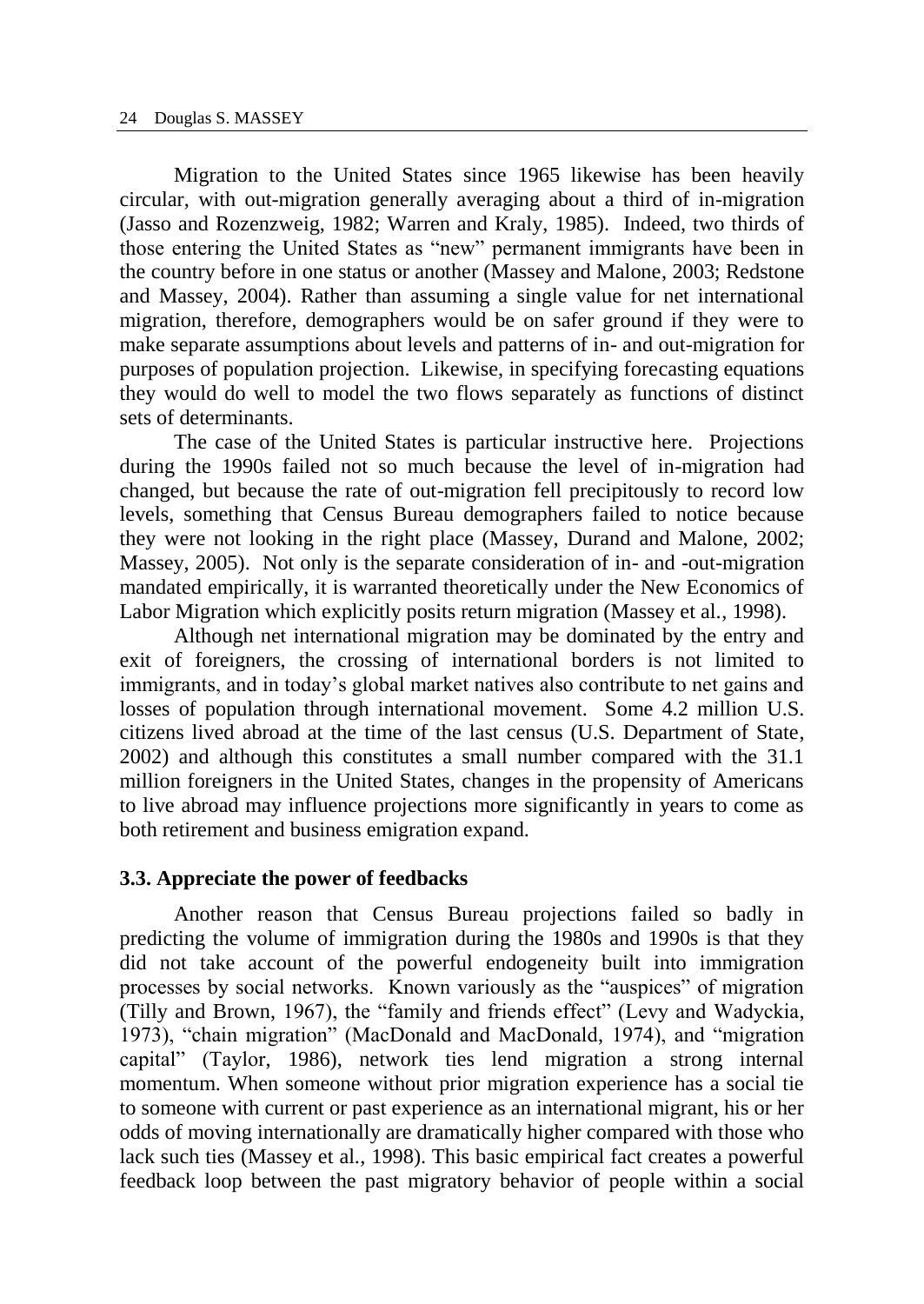network and the future migratory behavior of non-migrants who share the same network, yielding a feedback process known as cumulative causation (Massey, 1990).

The principal lesson for demographers is that the more immigrants from a particular origin there are in a receiving country at present, the more can be expected to come in the future, up to asymptotic limits set by the logistic curve. Massey and Zenteno (1999) showed that building feedbacks through migrant networks into models projecting Mexican immigration to the United States increased the expected number of immigrants over static projections by 85% in the course of five decades, yielding a far more accurate forecast of future population size. Hatton and Williamson (1994, 1998) found that network effects dominated in statistical models predicting emigration from Europe during the classic era, especially during the phase of rapid expansion shortly after the initiation of mass movement.

## **3.4. Don't be surprised at unintended consequences**

Although governmental policies may influence fertility and mortality at the margins, the effects are diffuse, indirect, gradual, and quite modest overall. Vigorous pronatalist policies to encourage childbearing in some European countries have met with limited success (Morgan, 2003) and heavy investments in biomedical research and health care have yielded gradual rather than quantum increases in life expectancy in recent period? (Wachter and Finch, 1997). In contrast, changes in immigration policy since 1965 have produced a series of sharp discontinuities in the volume and composition of immigration to the United States, usually in unexpected and often in unintended directions (Massey, Durand and Malone, 2002).

As already mentioned, immigration policies are generally developed in response to domestic politics and are grounded more in ideology or expediency than in any realistic appreciation of international migration as a social and economic process. As a result, state interventions to placate domestic political interests or satisfy specific constituents have frequently produced unanticipated effects that have worked as much to expand as to limit the flow of immigrants into the United States.

The contemporary era of international migration is commonly dated from the passage of the 1965 amendments to the Immigration and Nationality Act, which established a new "preference" system for allocating visas to prospective immigrants on the basis of kinship to U.S. residents and to a lesser extent, on the basis of domestic employment needs. By far, the largest number of immigrant visas was reserved for direct relatives of U.S. citizens and resident aliens. A much smaller share was set aside for needed workers. In 2004, for example, two thirds of all resident visas went to the relatives of people already present in the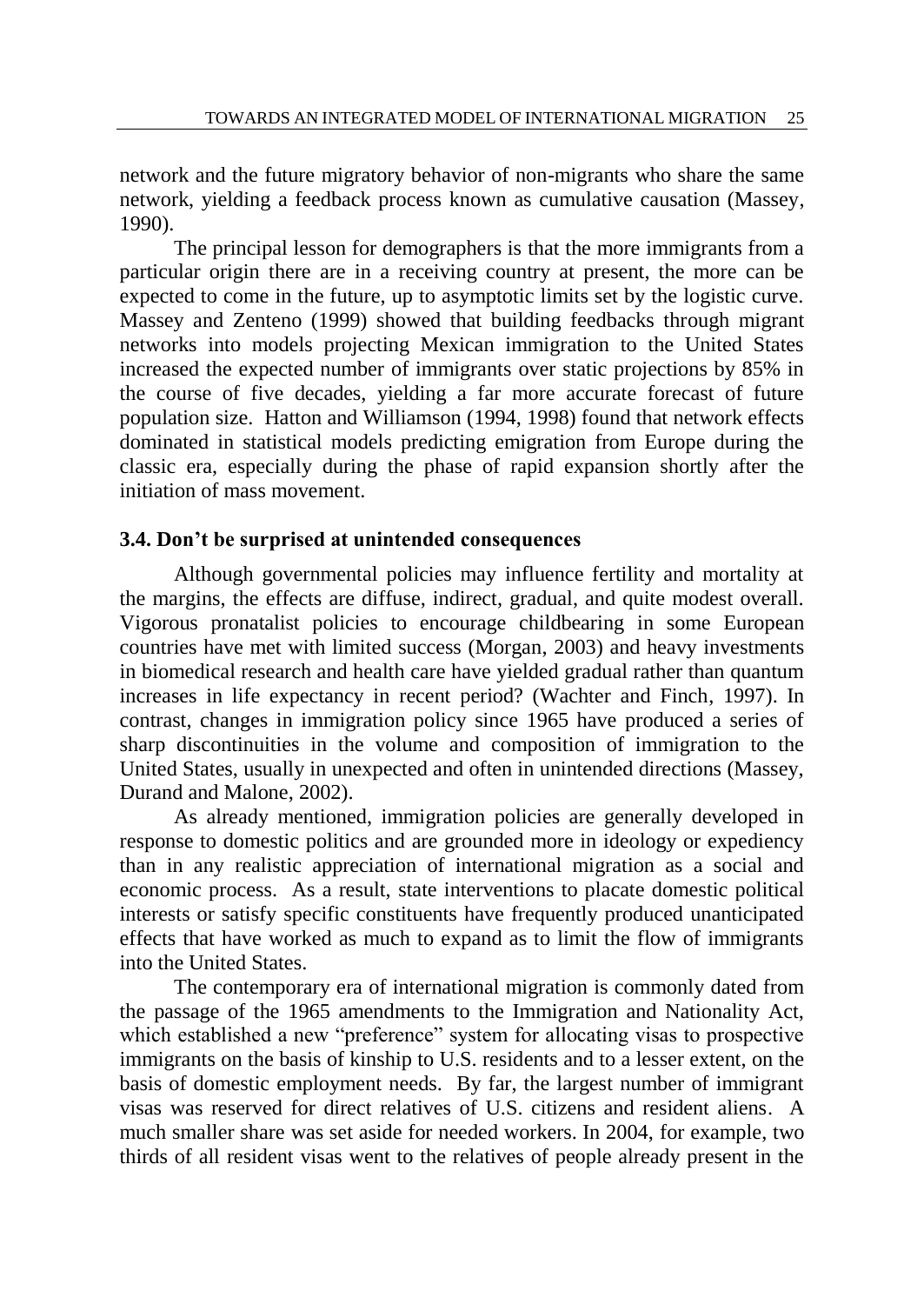United States, compared with 16% granted on the basis of employment (U.S. Department of Homeland Security, 2005).

The preference system was created to eradicate discrimination on the basis of national origin and was thought at the time to have few implications for the long-term expansion of immigration. But the allocation of visas to the relatives of citizens and resident aliens—most of them former immigrants themselves inadvertently ended up reinforcing if not institutionalizing the process of network migration to build a strong momentum into U.S. immigration (Massey and Phillips, 1999). Each time an immigrant receives a green card, it creates new entitlements for entry by that person's relatives, and if the new immigrant eventually goes on to become a citizen, the set of people eligible for entry expands even further (Jasso and Rosenzweig, 1988; Massey, Durand and Malone, 2002).

Thus because legislators in 1965 did not understand the role played by migrant networks in dynamizing international migration, a provision that was intended to rectify past discrimination ended up reinforcing one of the principal feedback loops by which immigration perpetuates itself over time. Likewise, in 1986 the members of congress sought to prevent undocumented migration by increasing the resources and personnel allocated to border enforcement, launching what would prove to be a two-decade long militarization of the Mexico-U.S. border. Since 1986, the number of Border Patrol Officers has tripled and the agency's budget has grown tenfold (Durand and Massey, 2003).

This enforcement strategy assumed that immigration was a one-way street and that few immigrants left the country once they secured entry. Congressional representatives were unfamiliar with the new economics of labor migration, which argued that labor migration is motivated by a desire to solve economic problems at home and return. Mexican migration historically had been highly circular, especially among those without documents (Reichert and Massey, 1979). Massey and Singer (1995) estimate that between 1965 and 1985, 85% of undocumented entries were offset by departures, and even many "permanent" legal residents come and go seasonally across the border without settling (Durand and Massey, 1992).

Legislators were also unfamiliar with the experience of European nations, which after 1973 ended foreign labor recruitment and attempted to close their borders. Although the number of guest workers fell, their place was taken by a growing number of spouses and dependents and what had been circular flow of male labor became a settled population of families, as male workers dug in their heels and refused to leave for fear of not being able to re-enter later (Martin and Miller 1980). In the end, the rate of growth of the foreign born population accelerated in response to European attempts at border closure.

Much the same thing happened during 1986-2006 in the United States. The launching of Operation Blockade in El Paso in 1993 and Operation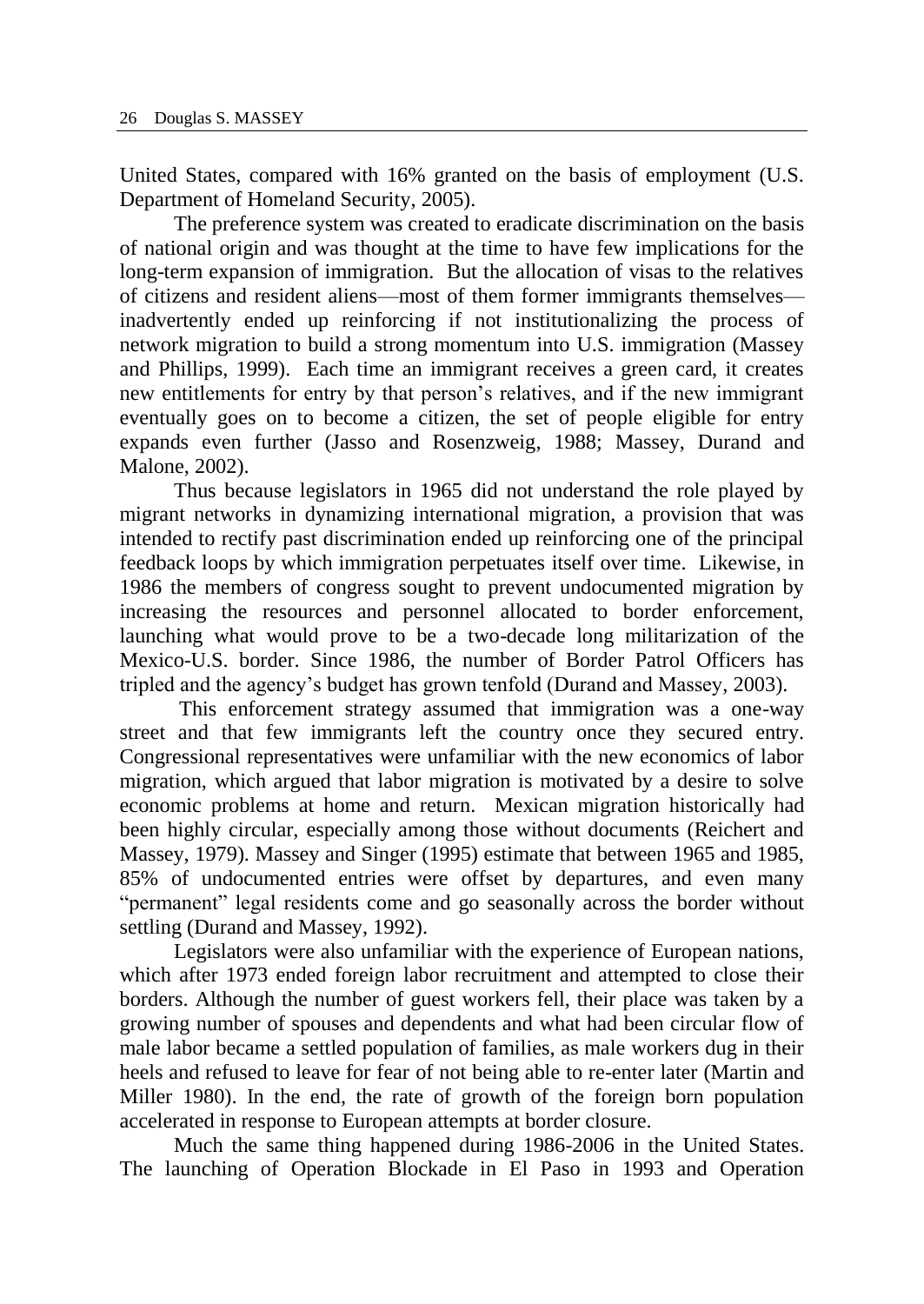Gatekeeper in San Diego in 1994 tripled both the costs of border smuggling and the risk of death (Massey, 2005). In response, undocumented migrants quite rationally took steps to minimize border crossing - not by ceasing to migrate in the first place, but by staying longer and not returning once entry had been achieved (Massey, Durand and Malone, 2002). Trip durations lengthened (Reyes, 2004) and return rates plummeted (Riosmena, 2004) while volume of inmigration remained fairly constant and the probability of apprehension actually fell. As a result, the net flow of undocumented migrants into the country accelerated rapidly. The number of undocumented migrants in the United States consequently grew at an unprecedented rate, causing Hispanics to overtake blacks as the nation's largest minority a decade before census demographers had predicted.

Although both of the above outcomes were unintended and unexpected by legislators, they could nonetheless have been anticipated by anyone familiar with recent theory and research on international migration. Indeed, the effect of recent immigration laws in reinforcing network migration and social capital accumulation had been predicted publicly in an op-ed piece based on social capital theory (Massey, 1988). Likewise, the likely effect of border enforcement in reducing rates of return migration was anticipated as early as 1982 by Reichert and Massey (1982) and its effect in lowering apprehension probabilities was clearly documented in 1998 by Singer and Massey (1998). Legislators unencumbered by a scientific understanding of immigration nonetheless chose to escalate border enforcement, dramatically increasing the contribution of immigration to U.S. population growth over the past decade.

### **4. Conclusions: building a better model**

The foregoing discussion offers guidance to demographers in deciding which levels of immigration to assume in future projections, offering a foundation for better guesses about future trends in emigration and immigration. Ultimately, however, a proper job of forecasting migration trends requires the construction of a full-blown econometric model that connects entries to and exits from the United States to key determinants identified from theory and prior research, one that allows for feedback across time and between levels. Although building such a model is a formidable challenge, and beyond the scope of this paper, we are nonetheless in a position to specify which variables are relevant from a theoretical and substantive viewpoint.

The aggregate supply of international migrants from different nations around the world is likely to be determined by their location on a continuum of market development, pointing to economic measures of industrialization, service sector dominance, and privatization as key indicators of migratory potential. The existence of political alliances and the emergence of trade, transportation,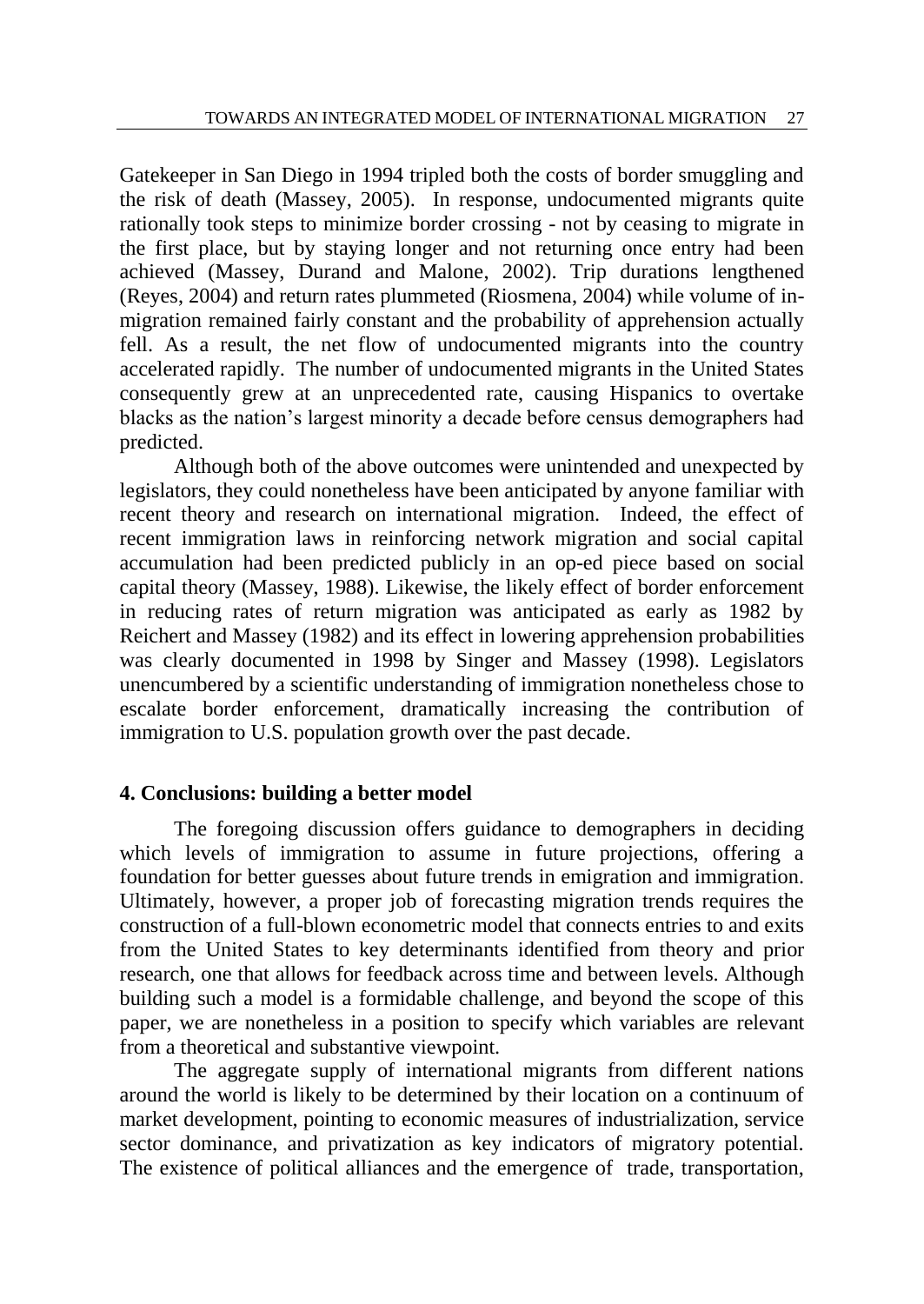and communication links, in turn, predict likely destinations for these potential migrants. The most important "political" variables to include in any model predicting international migration are troop deployments and military bases (Jasso and Rosenzweig, 1990). Wherever the United States soldiers for geopolitical reasons is likely to become a source of international migrants because dependent relationships inevitably form between U.S. and local officials, and marriages are contracted between soldiers and local women.

Demand for immigrants is also connected to the ongoing segmentation of labor markets within advanced industrial societies and by the relative supply of workers from domestic sources which are in a position to fulfill the demand for workers in the secondary sector. Sociologists have developed several classification schemes that potentially can be applied to U.S. occupational distributions to measure the degree of segmentation on a year-to-year basis (Tolbert, Horan and Beck, 1980). The potential supply of workers can be measured as the relative number of women aged 25-65 who are not already in the labor force and the relative number of youths aged 15-20 who are neither in school nor at work.

The people who respond to these structural forces by becoming international migrants are likely to be motivated by diverse goals. Those seeking to maximize lifetime earnings pay attention to relative wages in the United States and other destination areas, suggesting the necessary inclusion of wage differentials in models of international migration. Those seeking to overcome failures in the capital, credit, and insurance markets, however, are more affected by the relative number of banks, prevailing interest rates, and insurance coverage. Recent theory and research suggest it is essential to include measures of more economic variables than simple wage rates or differentials.

Finally, it is imperative not only to model the influence of migrant networks but to capture their feedback effects over time. The ideal measure for such purposes would be the relative number of people of a given national origin who have migratory experience within the country of origin, but data on the distribution of foreign experience within specific national populations generally does not exist, and the most common proxy has been the relative number of migrants from a country who have already settled at the place of destination (Dunlevy and Gemery, 1977; Walker and Hannan, 1989). Thus a strong predictor of the rate of entry from a particular country is the relative number of migrants from that source who were present in the destination country at some point in the past, say five years ago. The parameterization of such lagged relationships according to a logistic function would enable forecasting models to do a better job of capturing the dynamic effects of migrant networks in promoting future immigration based on past experience (Massey and Zenteno, 1999).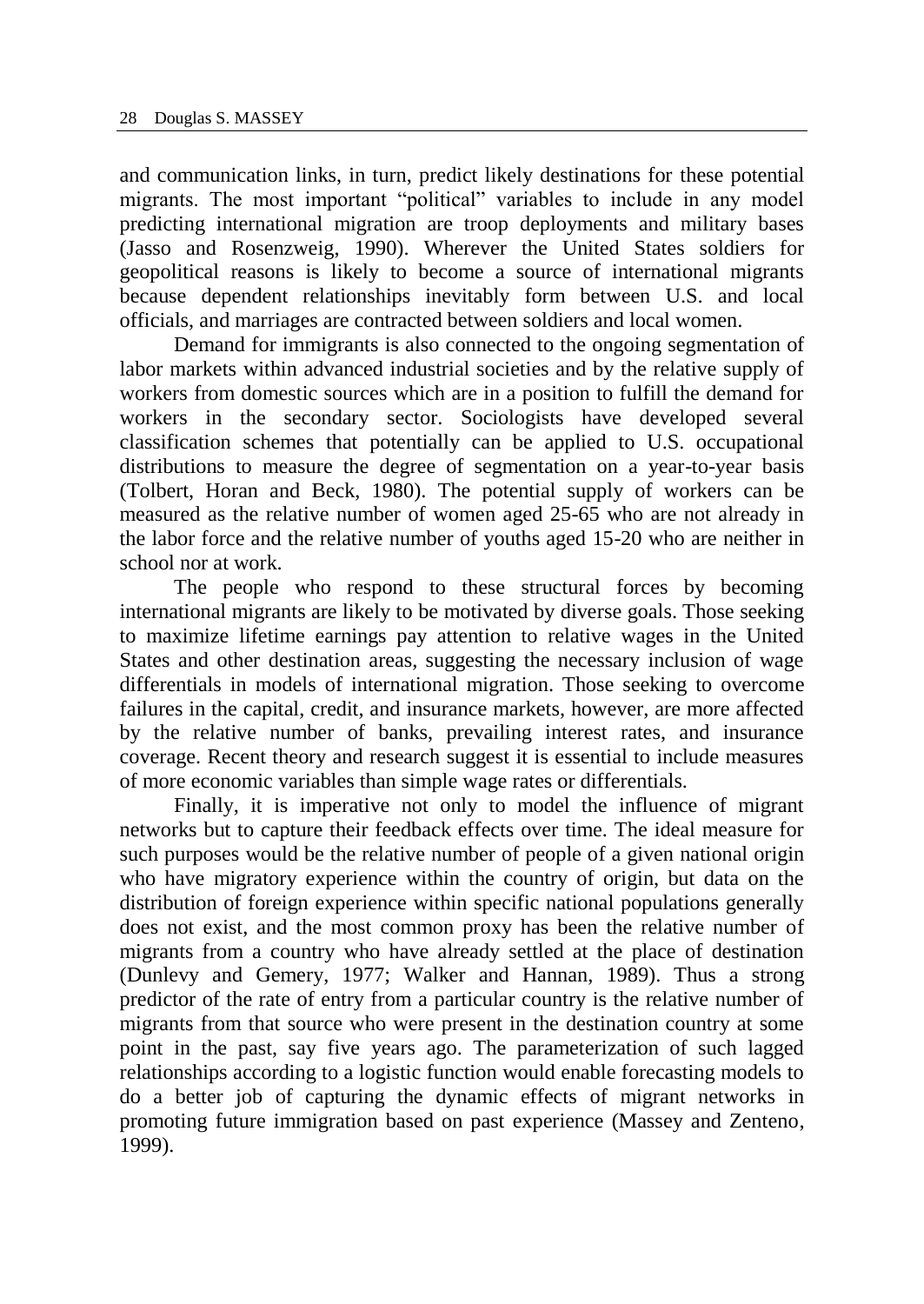At this point, the principal obstacle to the construction of a valid and accurate model of international migration is not theoretical or technical. As social scientists, we know which variables are important and how they operate to determine international population movements. We also have the statistical tools necessary to estimate complex effects and interrelationships that are dynamic over time and across analytic levels. What we lack at this point is a body of data that is adequate to the task. Information on immigrants to the United States is limited to that contained on the visa application and since 1957 the nation has kept no statistics whatsoever on emigrants or emigration (Levine, Hill, and Singer, 1985). The first order of business in building better models of international migration is therefore to improve the federal government's data gathering and tabulation capacities. At this point it is hard enough just to model past inflows to the United States, much less project them into the future.

## **References**

Abella, M. (1992), Contemporary Labour Migration from Asia: Policies and Perspectives of Sending Countries, in Kritz, M., Lim, L., Zlotnik, H. (eds.), *International Systems: A Global Approach*, Oxford University Press, Oxford, pp. 263-78.

Billings, D. (1999), Meissner Announces New INS Strategy To Combat Smuggling of Illegal Workers, *Daily Labor Report*, No. 61, March 31.

Brettell, C., Hollifield, J (2000), *Migration Theory: Talking Across the Disciplines*, Routledge, New York.

Bulow, J., Summers, L. (1986), A Theory of Dual Labor Markets with Application to Industrial Policy, Discrimination, and Keynesian unemployment, *Journal of Labor Economics*, 4: 376-414.

Calavita, K. (1992), *Inside the State: The Bracero Program, Immigration, and the I.N.S*., Routledge, New York.

Cohn, D. (2003), Hispanics Declared Largest Minority, *Washington Post*, June 19.

Cornelius, W., Martin, P., Hollifield, J. (1994), Introduction: The ambivalent quest for immigration control, in Cornelius, W., Martin, P., Hollifield, J. (eds.), *Controlling Immigration: A Global Perspective,* Stanford University Press, Stanford, pp. 3-41.

Dib, G. (1988), Laws governing migration in some Arab countries, in Appleyard, R. (ed.), *International Migration Today,* Volume I: *Trends and Prospects*, Perth: University of Western Australia for the United Nations Educational, Scientific and Cultural Organization, pp. 168-179.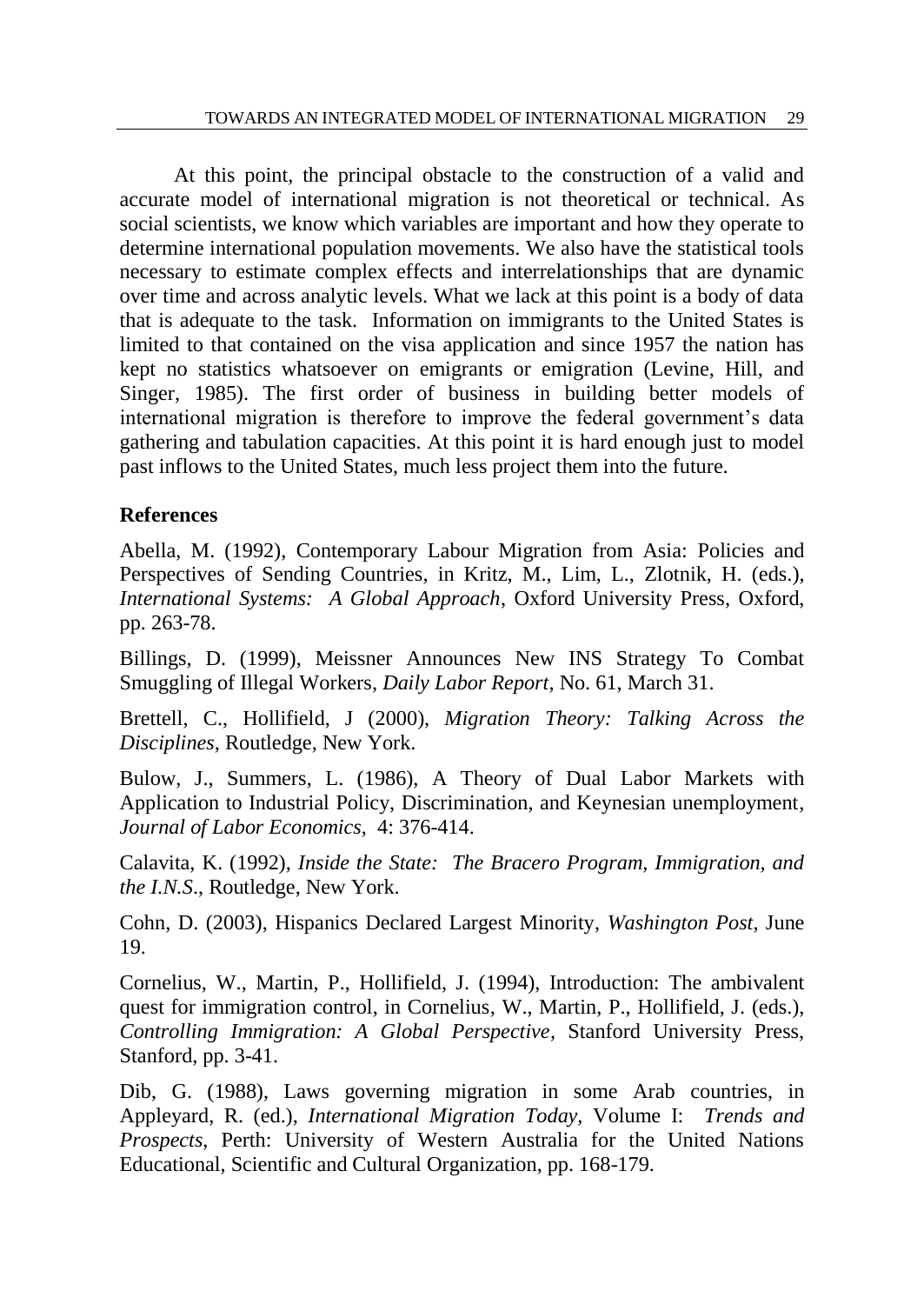Dickens, W., Lang, K. (1985), A Test of Dual Labor Market Theory, *American Economic Review*, 75:792-805.

Dickens, W., Lang, K. (1988), The reemergence of segmented labor market theory, *American Economic Review*, 78: 129-34.

Dunlevy, J., Gemery, H. (1977), The Role of Migrant Stock and Lagged Migration in the Settlement Patterns of Nineteenth Century Immigrants, *Explorations in Economic History*, 29:228-49.

Durand, J., Massey, D. (1992), Mexican Migration to the United States: A Critical Review, *Latin American Research Review*, 27:3-43.

Durand, J., Massey, D. (2003), The Costs of Contradiction: U.S. Immigration Policy 1986-1996, *Latino Studies,* 1:233-52.

Durand, J., Massey, D. (1988), Family Reunification and the Immigration Multiplier: U.S. Immigration Law, Origin-Country Conditions, and the Reproduction of Immigrants, *Demography,* 23:291-311.

Durand, J., Massey, D. (1990), *The New Chosen People: Immigrants in the United States,* Russell Sage, New York.

Farley, R. (2001), *The Unexpectedly Large Census Count in 2000 and its Implications*, Unpublished Paper, Population Studies Center, University of Michigan, Ann Arbor.

Fix, M., Zimmermann, W. (2004), The Legacy of Welfare Reform for U.S. Immigrants, in Massey, D., Taylor, E. (eds.), *International Migration: Prospects and Policies in a Global Market*, Oxford University Press, Oxford, pp. 335-51.

Foreman-Peck, J. (1992.), A political economy model of international migration, 1815-1914," *The Manchester School,* 60: 359-376.

Freeman, G. (1992), Migration policy and politics in the receiving states, *International Migration Review,* 26: 1144-1167.

Freeman, G. (1995), Modes of immigration politics in liberal democratic states, *International Migration Review*, 29: 881-902.

Goldin, C. (1994), The political economy of immigration restriction in the U,S, 1890 to 1921, in Golden, C., Libecap, G. (eds.), *The Regulated Economy: A Historical Approach to Political Economy*, University of Chicago Press, Chicago, pp. 223-257.

Gregory, P. (1986), *The Myth of Market Failure: Employment and the Labor Market in Mexico,* Johns Hopkins University Press, Baltimore.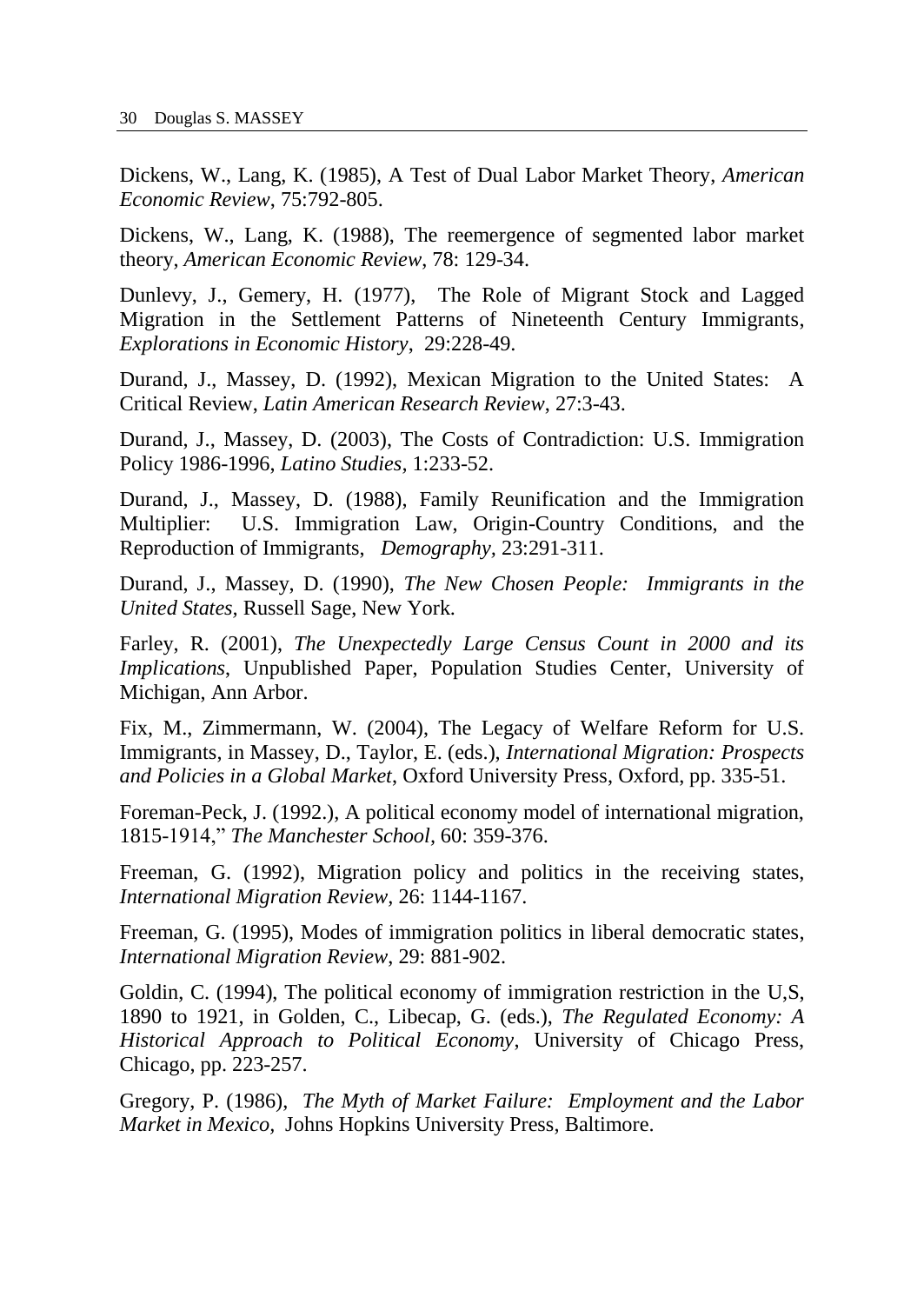Halliday, F. (1984), Labour migration in the Arab world, *Middle East Research and Information Project Report,* No. 123.

Hatton, T., Williamson, J. (1994), What Drove the Mass Migrations from Europe in the Late Nineteenth Century?, *Population and Development Review,*  20:533-60.

Hatton, T., Williamson, J. (1998), *The Age of Mass Migration: Causes and Economic Impact*, Oxford University Press, Oxford.

Heckman, J., Hotz, J. (1986), An Investigation of the Labor Market Earnings of Panamanian Males: Evaluating the Sources of Inequality, *Journal of Human Resources*, 21:507-42.

Jacobson, D., (1997), *Rights Across Borders: Immigration and the Decline of Citizenship*, Johns Hopkins University Press, Baltimore.

Jasso, G., Massey, S.D., Rosenzweig, M., Smith, J. (1999), The New Immigrant Survey Pilot Study: Overview and New Findings About U.S. Legal Immigrants at Admission, *Demography,* 37:127-38.

Jasso, G., Rosenzweig, M. (1982), Estimating the Emigration Rates of Legal Immigrants using Administrative and Survey Data: The 1971 Cohort of Immigrants to the United States*, Demography*, 19:279-90.

Joppke, C. (1998), Why liberal states accept unwanted immigration, *World Politics*, 50: 266-293.

Levine, D., Hill, K., Singer, B. (1985), *Immigration Statistics: A Story of Neglect*, National Academies Press, Washington, D.C.

Levy, M., Wadycki, W. (1973), The Influence of Family and Friends on Geographic Labor Mobility: An Intercensal Comparison, *The Review of Economics and Statistics*, 55:198-203.

Liang, Z., Morooka, H. (2004), Recent Trends of Emigration from China: 1982- 2000, *International Migration*, 42:145-64.

Lowell, L., Bean, F., De la Garza, R. (1986), The dilemmas of undocumented immigration: An analysis of the 1984 Simpson-Mazzoli vote, *Social Science Quarterly*, 67: 118-127.

MacDonald, J., MacDonald, L. (1974), Chain Migration, Ethnic Neighborhood Formation, and Social Networks, in Tilly, C. (ed*.*)*, An Urban World*, Little Brown, Boston, pp. 226-36.

Martin, P, Miller, M. (1980), Guest workers: Lessons from Western Europe, *Industrial and Labor Relations Review*, 33:315-30.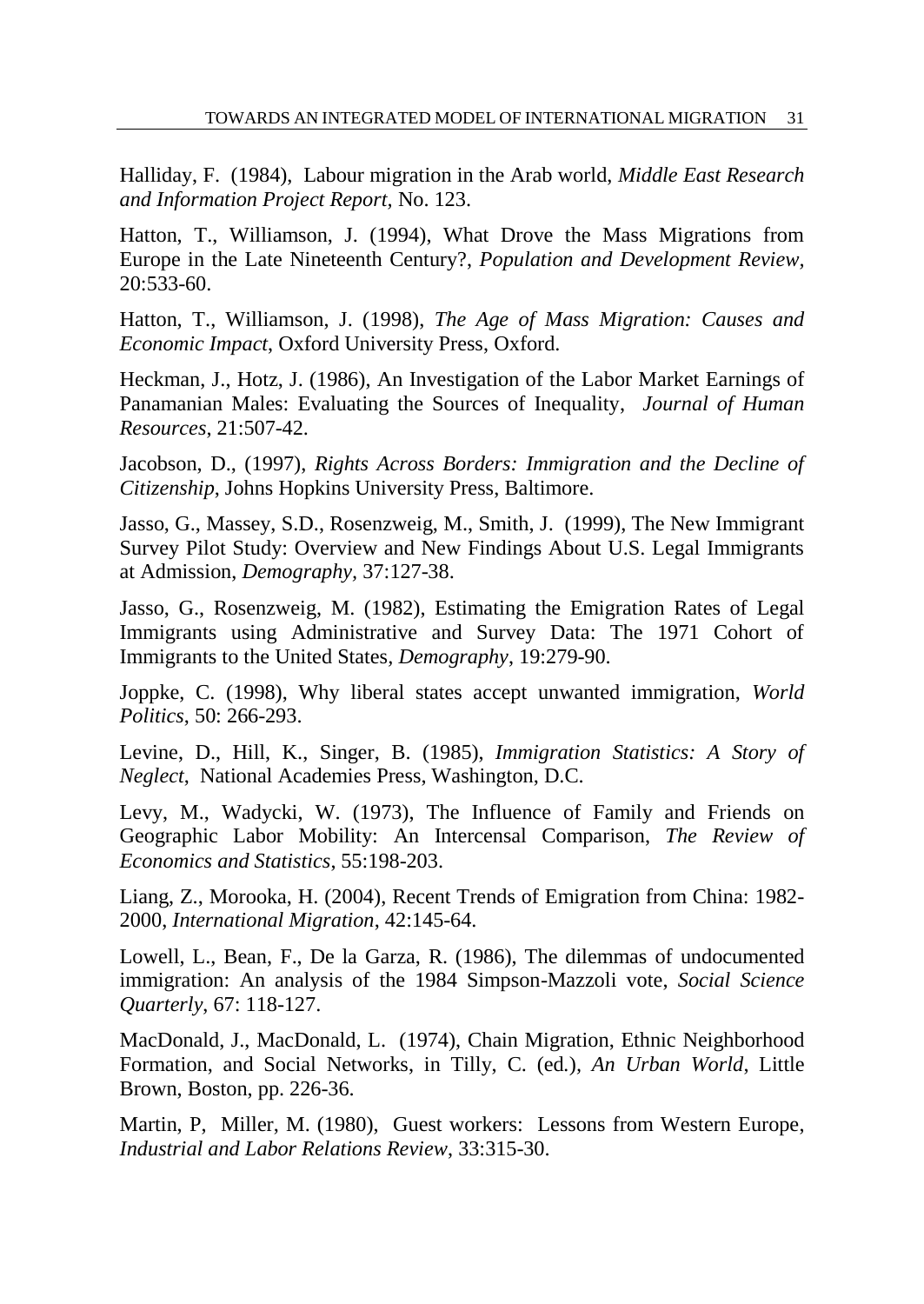Massey, S.D. (1988), International Migration and Economic Development in Comparative Perspective, *Population and Development Review* 14:383-414.

Massey, S.D. (1990), Social Structure, Household Strategies, and the Cumulative Causation of Migration, *Population Index,* 56:3-26.

Massey, S.D. (1988), Immigration Adjustments Ignore Chain Effect of Family Eligibility, *Los Angeles Times*, April 6.

Massey, S.D. (1999), International Migration at the Dawn of the Twenty-First Century: The Role of the State, *Population and Development Review,* 25:303-23.

Massey, S.D. (2005), Beyond the Border Buildup: Towards a New Approach to Mexico-U.S. Migration, *Immigration Policy IN FOCUS* 4(6), Immigration Policy Center, American Immigration Law Foundation, Washington, D.C, August.

Massey, S.D., Arango, J., Koucouci, A., Pelligrino, A., Taylor, E. (1998), *Worlds in Motion: Understanding International Migration at the End of the Millennium*,: Oxford University Press, Oxford.

Massey, S.D., Aysa, M. (2005), *Social Capital and International Migration from Latin America: A Comparative Analysis*, Paper presented at the Congress of the International Union for the Scientific Study of Population, Tours, France, July 18-23.

Massey, S.D., Durand, J., Malone, N. (2002), *Beyond Smoke and Mirrors: Mexican Immigration in an Age of Economic Integration*, Russell Sage Foundation, New York.

Massey, S.D., Espinosa, K. (1997), What's driving Mexico-U.S. migration? A theoretical, empirical and policy analysis, *American Journal of Sociology,* 102: 939-999.

Massey, S.D., Garcia España, F. (1987), The Social Process of International Migration, *Science*, 237:733-38.

Massey, S.D., Goldring, L., Durand, J. (1994), Continuities in Transnational Migration: An Analysis of 19 Mexican Communities*, American Journal of Sociology*, 99:1492-1533.

Massey, S.D., Malone. N. (2003), Pathways to Legalization, *Population Research and Policy Review,* 21:473-504.

Massey, S.D., Phillips, J. (1999), Engines of Immigration: Stocks of Human and Social Capital in Mexico, *Social Science Quarterly*, 81:33-48.

Massey, S.D., Singer, A. (1995), New Estimates of Undocumented Mexican Migration and the Probability of Apprehension, *Demography*, 32: 203-213.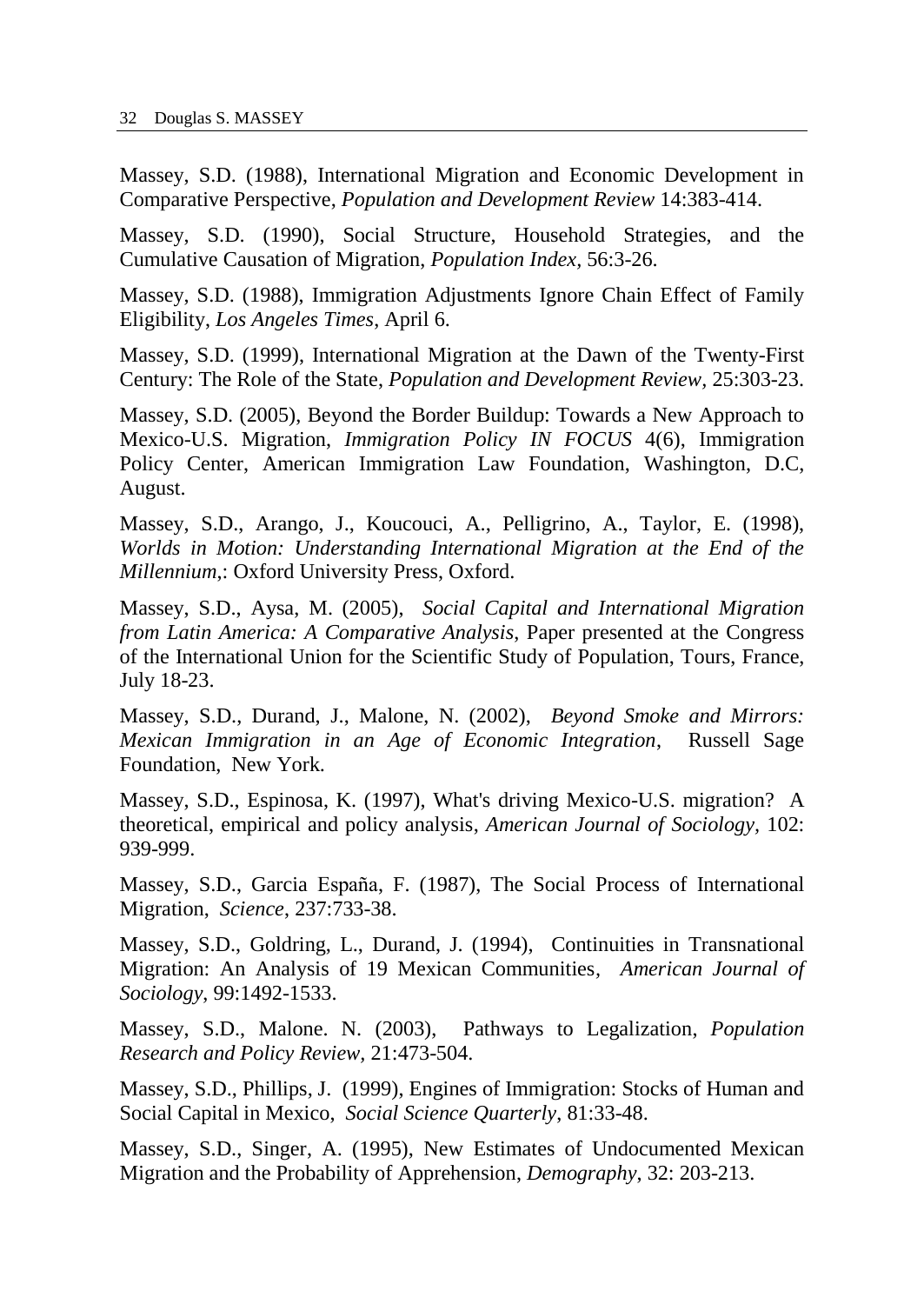Massey, S.D., Taylor, E. (2004), *International Migration: Prospects and Policies in a Global Market*, Oxford University Press, Oxford.

Massey, S.D., Zenteno, R. (1999), The Dynamics of Mass Migration, *Proceedings of the National Academy of Sciences,* 96 (8): 5328-335.

Meyers, E. (2004), *International Immigration Policy: A Theoretical and Comparative Analysis,* Palgrave MacMillan, London.

Morgan, S. P. (2003), Is Low Fertility a Twenty-First-century Demographic Crisis?, *Demography,* 40:589-603.

Munshi, K. (2003), Networks in the Modern Economy: Mexican Migrants in the U.S. Labor Market, *Quarterly Journal of Economics*, 118:549-97.

Myrdal, G. (1957), *Rich Lands and Poor,* Harper and Row, New York.

North, D. (1990), *Institutions, Institutional Change, and Economic Performance*, Cambridge University Press, New York.

Palloni, A., Massey S.D., Ceballos, M., Espinosa, K., Spittel, M. (2001), Social Capital and International Migration: A Test Using Information on Family Networks, *American Journal of Sociology*, 106:1262-99.

Passel, J.(2005), Estimates of the Size and Characteristics of the Undocumented Population, *Pew Hispanic Center Report*, Pew Hispanic Center, Washington, D.C, March.

Piore, M. (1979), *Birds of Passage: Migrant Labor and Industrial Societies*, Cambridge University Press, New York.

Portes, A., Bach, R. (1985), *Latin Journey: Cuban and Mexican Immigrants in the United States*, University of California Press, Berkeley.

Portes, A., Walton, J. (1981), *Labor, Class, and the International System,* Academic Press, New York.

Redstone, I., Massey, S.D. (2004), Coming to Stay: An Analysis of the Census Question on Year of Arrival, *Demography,* 41:721-38.

Reichert, J., Massey, S.D. (1979), Patterns of Migration from a Central Mexican Town to the United States: A Comparison of Legal and Illegal Migrants, *International Migration Review*, 13:599-623.

Reichert, J., Massey, S.D. (1982), Guestworker Programs: Some Evidence from Europe and the United States and Some Implications for U.S. Policy, *Population Research and Policy Review,* 1:1-17.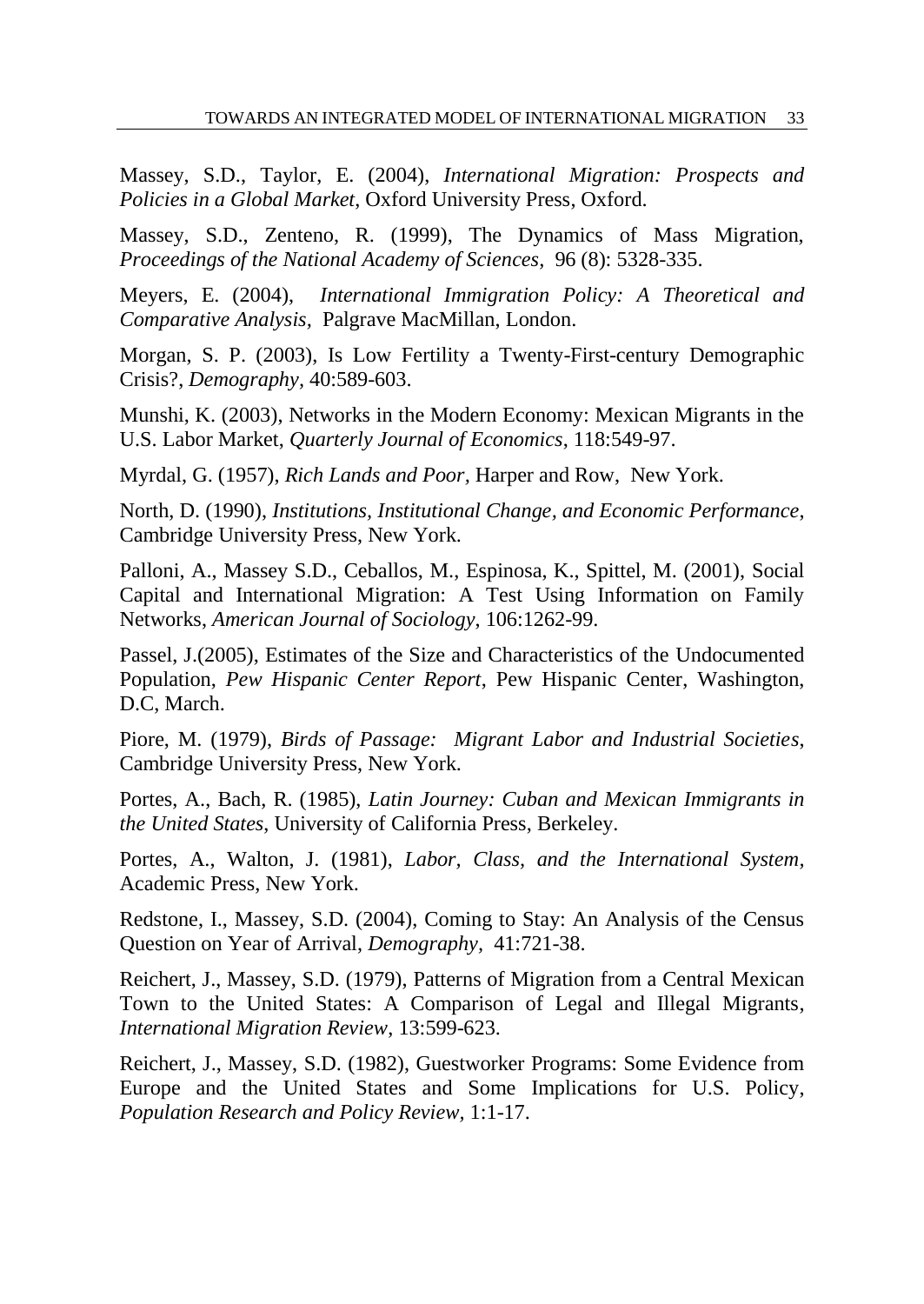Reyes, B. (2004), U.S. Immigration Policy and the Duration of Undocumented Trips, in Durand, J., Massey, S.D. (eds.), *Crossing the Border: Research from the Mexican Migration Project*, Russell Sage, New York, pp. 299-321.

Riosmena, F. (2004), Return versus Settlement among Undocumented Mexican Migrants, 1980-1996, in Durand, J., Massey, S.D. (eds.), *Crossing the Border: Research from the Mexican Migration Project*, Russell Sage, New York, pp. 265-80.

Sassen, S. (1988), *The Mobility of Labor and Capital: A Study in International Investment and Labor Flow,* Cambridge University Press, Cambridge.

Sassen, S. (1996), *Losing Control? Sovereignty in an Age of Globalization*, Columbia University Press. New York.

Sassen, S. (1998), The de Facto Transnationalizing of Immigration Policy, in Joppke, C. (ed.), *Challenge to the Nation State: Immigration in Western Europe and the United States*, Oxford University Press, Oxford, pp. 49-85.

Sell, R. (1988), Egyptian international labor migration and social processes: toward regional integration*, International Migration Review*, 22: 87-108.

Shughart, W., Tollison, R., Kimenyi. M. (1986), The political economy of immigration restrictions, *Yale Journal on Regulation*, 51: 79-97.

Singer, A. Massey, S.D. (1998), The social process of undocumented border crossing, *International Migration Review*, 32: 561-592.

Smith, R. (2003), *Stories of Peoplehood: The Politics and Morals of Political Membership*, , Cambridge University Press, New York.

Stark, O. (1991), *The Migration of Labor,* Basil Blackwell, Cambridge.

Stark, O., Taylor, E. (1989), Relative Deprivation and International Migration, *Demography,* 26: 1-14.4

Stark, O., Taylor, E. (1991), Migration Incentives, Migration Types: The Role of Relative Deprivation, *The Economic Journal*, 101:1163-78.

Taylor, E. (1986), Differential Migration, Networks, Information and Risk, in Stark, O. (ed.), *Migration Theory, Human Capital and Development,* Greenwich, CT: JAI Press. pp. 147-71.

Thomas, B. (1973), *Migration and Economic Growth: A Study of Great Britain and the Atlantic Economy,* Cambridge University Press, Cambridge.

Tilly, C., Brown, C.H. (1967), On Uprooting, Kinship, and the Auspices of Migration, *International Journal of Comparative Sociology*, 8:139-64.